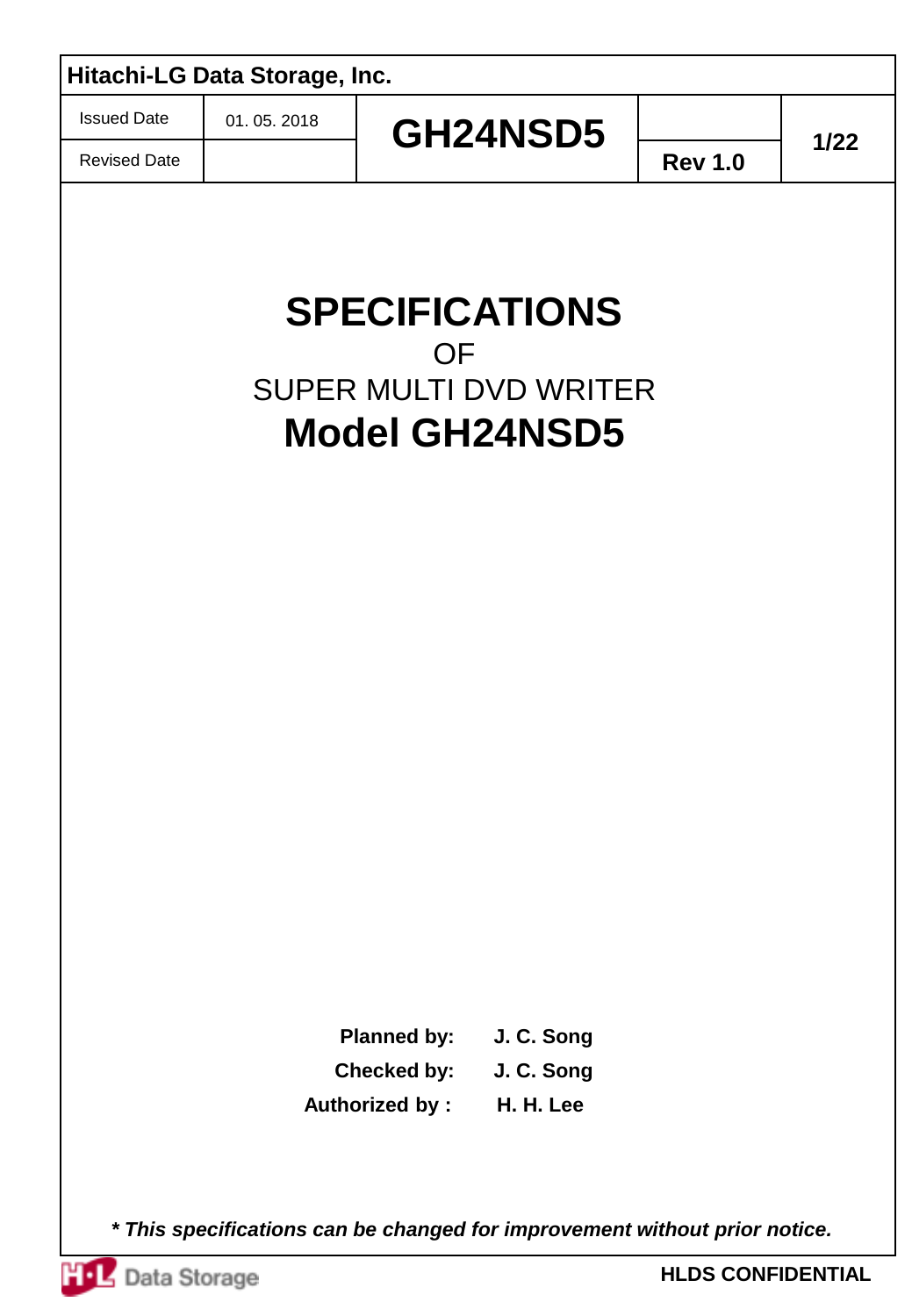Issued Date

Revised Date

#### 01. 05. 2018

GH24NSD5 **<u>2/22</u>** 

**Rev 1.0**

## **Revision History**

| No. | Date          | Brief description       | Note  |
|-----|---------------|-------------------------|-------|
| 1   | 2018<br>01.05 | 1 <sup>st</sup> Release | $1.0$ |
|     |               |                         |       |
|     |               |                         |       |
|     |               |                         |       |
|     |               |                         |       |
|     |               |                         |       |

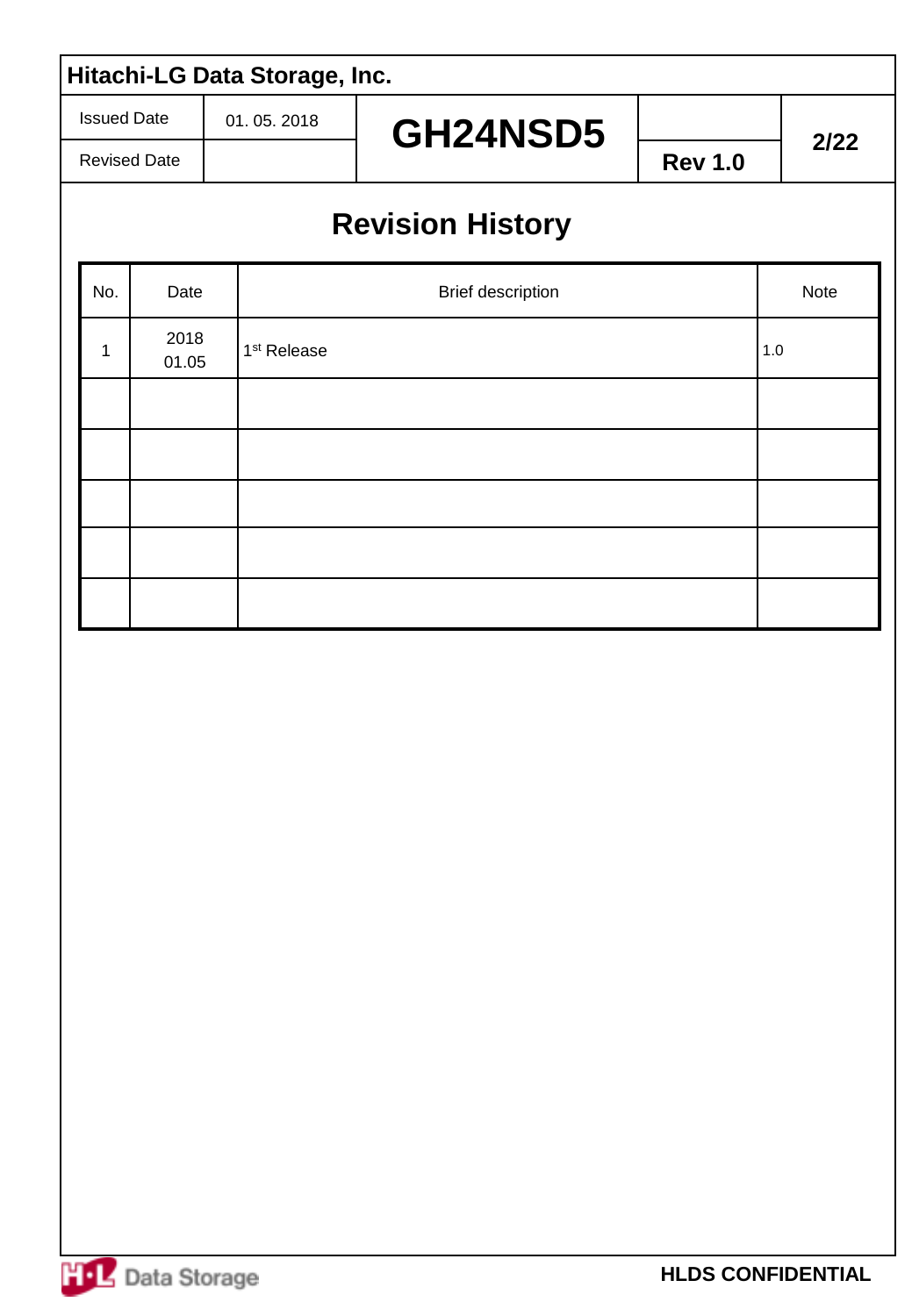| <b>Issued Date</b>  | 01.05.2018                                                      |                                        |                |        |
|---------------------|-----------------------------------------------------------------|----------------------------------------|----------------|--------|
| <b>Revised Date</b> |                                                                 | GH24NSD5                               | <b>Rev 1.0</b> | $3/22$ |
|                     |                                                                 | <b>Table of contents</b>               |                |        |
|                     | 0. Attention                                                    |                                        |                |        |
|                     | 1. Features                                                     |                                        |                |        |
|                     | 1.1 General                                                     |                                        |                |        |
|                     | 1.2 Supported disc formats<br>1.3 Supported write method        |                                        |                |        |
|                     | 1.4 Performance                                                 |                                        |                |        |
|                     | 1.5 Audio                                                       |                                        |                |        |
|                     | 2. General description                                          |                                        |                |        |
|                     | 2.1 Applicable disc formats                                     |                                        |                |        |
|                     | 2.2 Writing method<br>2.3 Disc diameter                         |                                        |                |        |
|                     | 2.4 Data capacity                                               |                                        |                |        |
|                     | 3. Drive performance                                            |                                        |                |        |
|                     | 3.1 Host interface                                              |                                        |                |        |
|                     | 3.2 Write speed                                                 |                                        |                |        |
|                     | 3.3 Read speed                                                  |                                        |                |        |
|                     | 3.4 Burst Data transfer rate<br>3.5 Access time (Random Access) |                                        |                |        |
|                     | 3.6 Data error rate                                             |                                        |                |        |
|                     | 3.7 Spin up, Load time                                          |                                        |                |        |
|                     | 3.8 Data buffer capacity                                        |                                        |                |        |
|                     | 4. Environmental conditions                                     |                                        |                |        |
|                     | 4.1 Ambient temperature                                         |                                        |                |        |
|                     | 4.2 Temperature gradient<br>4.3 Relative humidity               |                                        |                |        |
|                     |                                                                 | 4.4 Dew point temperature restrictions |                |        |
|                     | 4.5 Altitude                                                    |                                        |                |        |
|                     | 4.6 Vibration                                                   |                                        |                |        |
|                     | 4.7 Shock<br>4.8 Drop impact                                    |                                        |                |        |
|                     |                                                                 |                                        |                |        |
|                     | 5. Quality and Reliability                                      |                                        |                |        |
|                     | 5.1 MTBF                                                        |                                        |                |        |
|                     | 5.2 Tray cycle test<br>5.3 Actuator mechanism                   |                                        |                |        |
|                     | 5.4 MTTR (Mean Time To Repair)                                  |                                        |                |        |
|                     | 5.5 Component life                                              |                                        |                |        |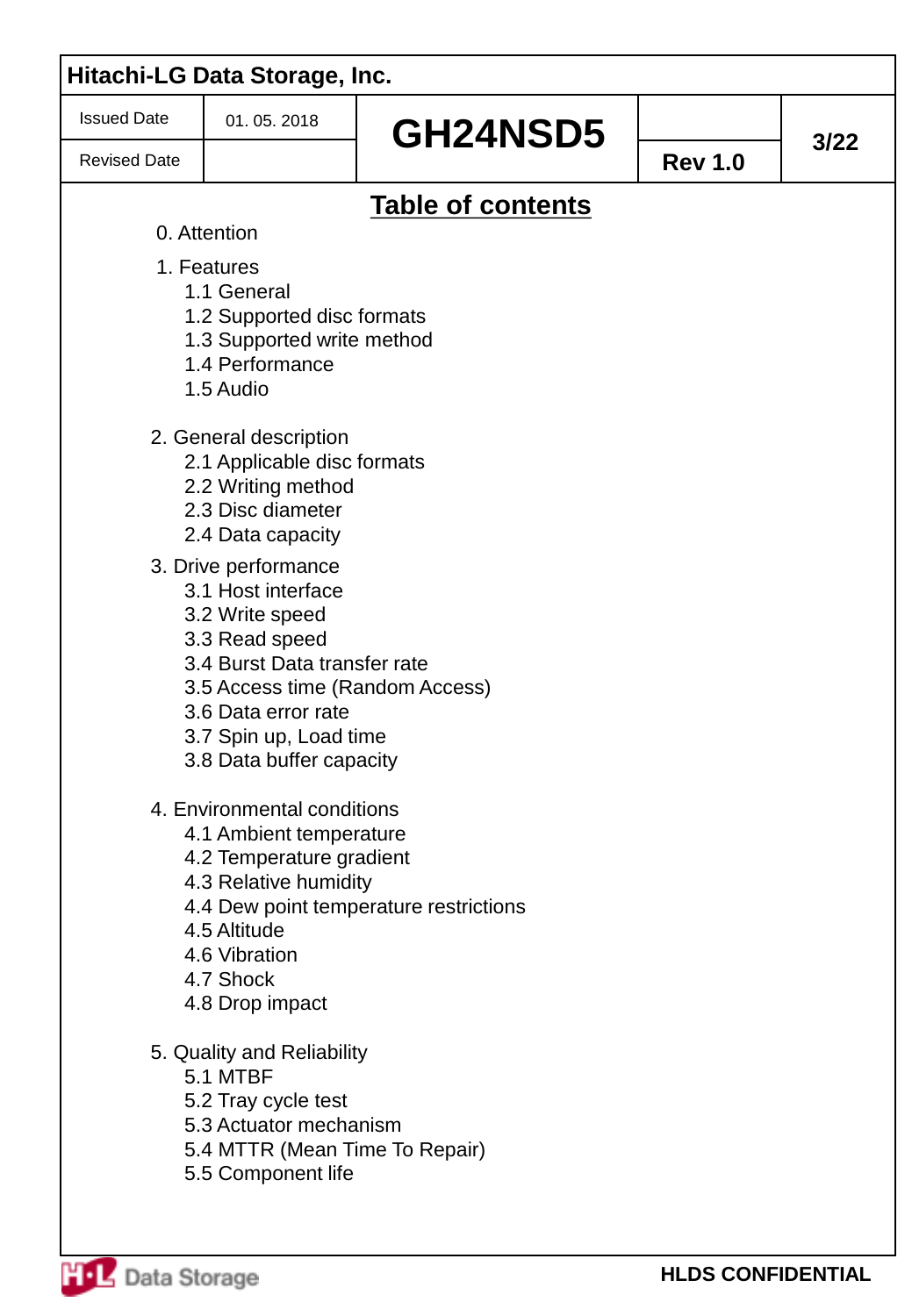| <b>Issued Date</b>  | 01.05.2018                                                                                                                                                    | GH24NSD5                                               |                |      |
|---------------------|---------------------------------------------------------------------------------------------------------------------------------------------------------------|--------------------------------------------------------|----------------|------|
| <b>Revised Date</b> |                                                                                                                                                               |                                                        | <b>Rev 1.0</b> | 4/22 |
|                     |                                                                                                                                                               | Table of contents                                      |                |      |
|                     |                                                                                                                                                               | 6. Electro Static Discharge susceptibility (ESD)       |                |      |
|                     | 7. Power requirements<br>7.1 Source voltage<br>7.2 Current<br>7.3 Standby                                                                                     |                                                        |                |      |
|                     | 8. Acoustic noise                                                                                                                                             |                                                        |                |      |
|                     | 9. Dimensions                                                                                                                                                 |                                                        |                |      |
| 10. Mass            | 11. Mechanical<br>11.1 Disc loading<br>11.2 Mounting requirements                                                                                             |                                                        |                |      |
|                     | 12. Front Design of Front side<br>12.1 Front side (Front Design)<br>13. Connector Pin define<br>13.1 Front side<br>13.2 Rear side<br>14. Connector Pin define |                                                        |                |      |
|                     | 15. Mechanical dimensions<br>16. Supported Command List<br>16.1 ATA Commands<br>16.2 ATAPI Packet Commands                                                    |                                                        |                |      |
|                     | 17. Regulations and Standards<br>17.1 Safety<br>17.2 EMC / EMI<br>17.3 Laser safety                                                                           |                                                        |                |      |
|                     | 18.1 Operating System<br>18.2 Application Software                                                                                                            | 18. Supporting Operating System & Application Software |                |      |
|                     | Appendix 2. Label information                                                                                                                                 | Appendix 1. Packaging Spec (w/o SATA cable)            |                |      |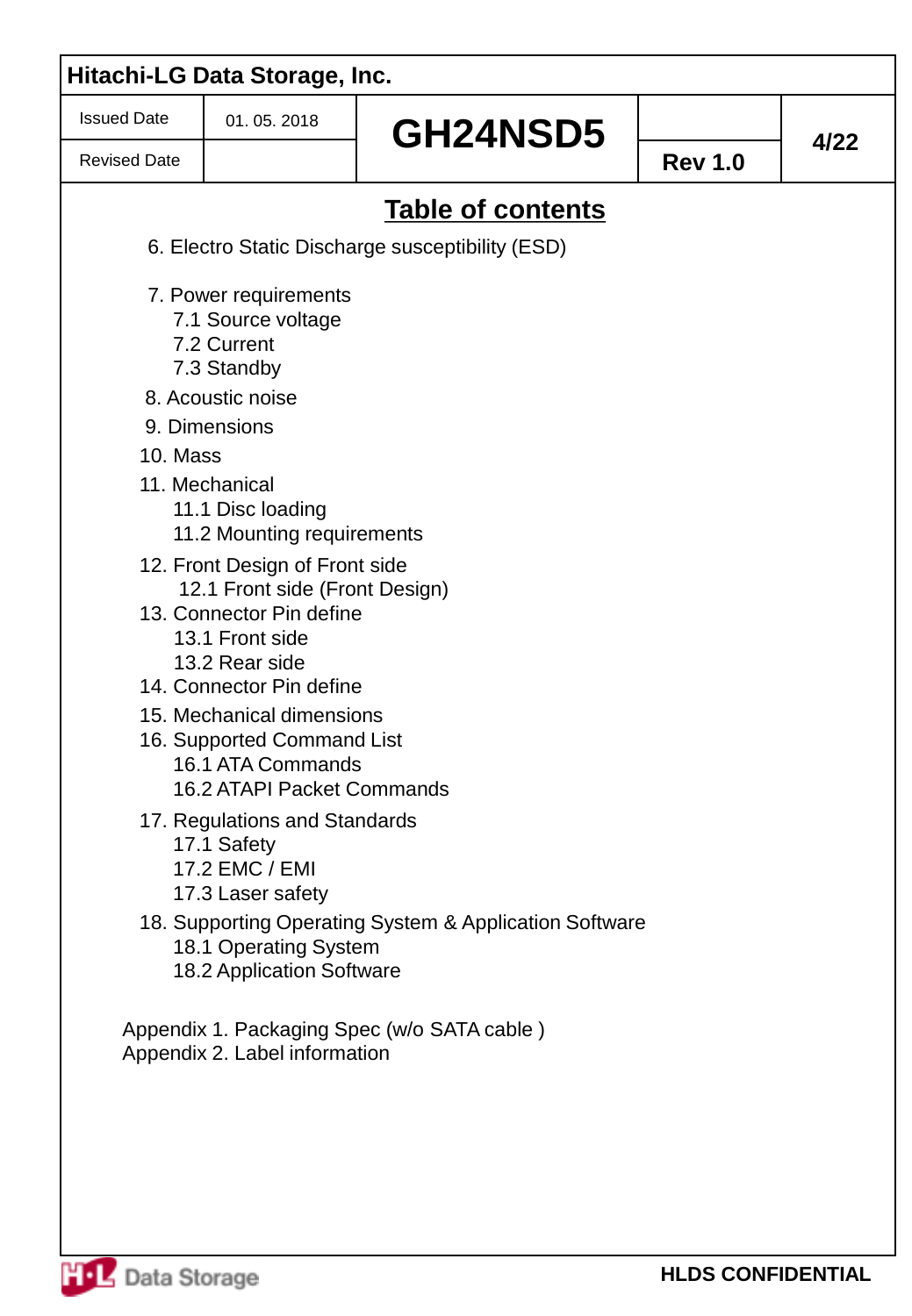Issued Date

## **GH24NSD5**  $\begin{array}{|c|c|c|}\n\hline\n\vdots\n\end{array}$  5/22

Revised Date

#### **0. Attention** *-To export this product-*

*The Shipment of this product is limited by the rules of export in each country. The proper procedures should be taken when exporting this product.*

#### **1. Features**

#### **1.1 General**

- (1) Half-height Internal Super Multi Drive
- (2) CD-R/RW, DVD-R/RW/RAM/ +R/RW +/-R DL M-DISC/+M SL read and write compatible, CD Family and DVD-ROM read compatible
- (3) Enhanced IDE (ATAPI) interface : SATA interface
- (4) Large buffer memory 0.5MB
- (5) Buffer Under-run prevention function embedded
- (6) Power loading and power eject of a disc. Bare media loading
- (7) MTBF: 100,000 POH
- (8) Vertical and Horizontal installable
- (9) Compliance with RoHS/ Pb Free production

#### **1.2 Supported disc formats**

- (1) Reads data in each DVD-ROM, DVD-R(Ver. 2.0 for Authoring) and DVD-RAM(Ver.1.0)
- (2) Reads and writes in each DVD-R(Ver. 2.1 for General), DVD-R DL(Dual Layer),DVD-RW, DVD-RAM(Ver.2.x), DVD+R, DVD+R DL(Double Layer) and +RW
- (3) Reads data in each CD-ROM, CD-ROM XA, CD-I, Video CD, CD-Extra and CD-Text
- (4) Reads data in Photo CD (Single and Multi session )
- (5) Reads standard CD-DA
- (6) Support to read Super Audio CD (Compatible layer in Hybrid type)
- (7) Reads and writes CD-R discs conforming to "Orange Book Part 2"
- (8) Reads and writes CD-RW discs conforming to "Orange Book Part 3"
- (9) Reads DVD-R / RW / RAM with CPRM
- (10) Reads and writes in M-DISC/+M (Archival)

#### **1.3 Supported write method**

- (1) DVD-R: Disc at Once and Incremental Recording
- (2) DVD-R DL: Disc at Once, Format 4 (Layer Jump Recording)
- (3) DVD-RW: Disc at Once, Incremental Recording and Restricted Overwrite
- (4) DVD-RAM: Random Write
- (5) DVD+R: Sequential Recording
- (6) DVD+R DL: Sequential Recording
- (7) DVD+RW: Random Write
- (8) CD-R/RW: Disc at Once, Session at Once, Track at Once and Packet Write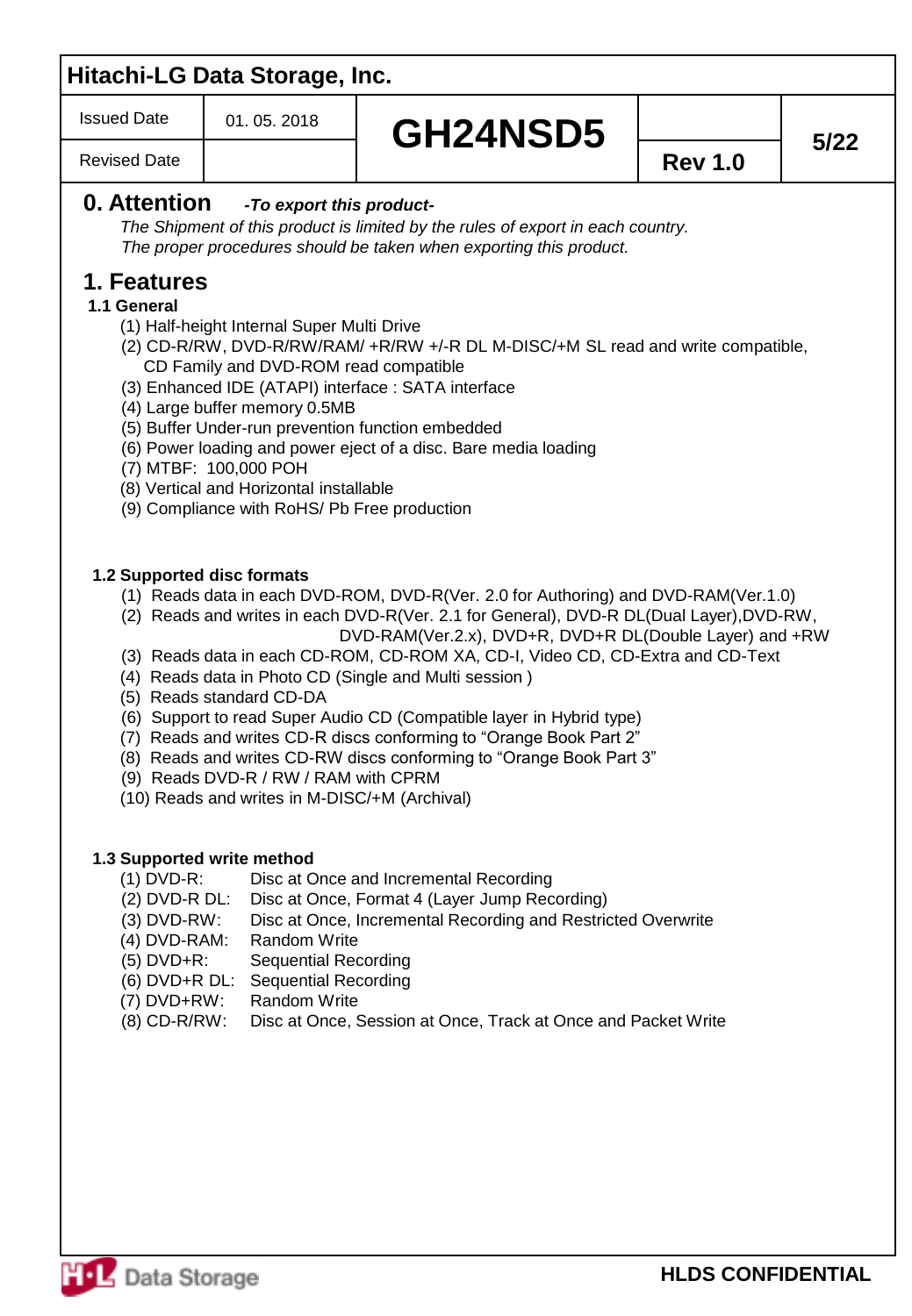| <b>Issued Date</b><br>01.05.2018<br>GH24NSD5<br>6/22<br><b>Revised Date</b><br><b>Rev 1.0</b><br>1.4 Performance<br>(1) Average access time:<br>DVD-ROM 145 ms<br>(Random)<br>CD-ROM 125 ms<br>(2) Write speed:<br>DVD-R 2x, 4x CLV, 8x PCAV, 16x, 24x CAV<br>DVD-R DL 4x CLV, 8x ZCLV<br>DVD-RW 2x, 4x, 6x CLV<br>DVD-RAM 2x, 3x 5x ZCLV<br>DVD+R 2.4x CLV 4x CLV, 8x PCAV, 16x, 24x CAV<br>DVD+R DL 2.4x, 4x CLV, 8x ZCLV<br>DVD+RW 2.4x, 4x, 6x CLV, 8x ZCLV<br>CD-R 16x CLV, 32x, 40x PCAV, 48x CAV<br>CD-RW 4x, 10x, 16x CLV, 24x ZCLV<br>M-DISC/+M 4x CLV<br>(3) Read speed:<br>DVD-R/RW/ROM(SL/DL) 16x/13x/16x/12x max.<br>DVD-R DL 12x max.<br>DVD-RAM (Ver.1.0/2.x) 2x ZCLV / 5x PCAV<br>DVD- Video (CSS Compliant Disc) 16x max.<br>DVD+R/+RW 16x / 13x max.<br>DVD+R DL 12x max.<br>CD-R/RW/ROM 48x/40x/48x max.<br>CD-DA (DAE) 40x max.<br>80 mm CD 22x max.<br>M-DISC/+M 12x CAV<br>(4) Sustained Transfer rate: DVD-ROM 22.16 Mbytes/s (16x) max.<br>CD-ROM 7,200 kB/s (48x) max.<br>(5) Burst Transfer rate:<br>SATA, Ultra DMA Mode 6<br>Multi word DMA Mode2, PIO Mode 4<br>(6) Multimedia MPC-3 compliant<br>(1) 16 bit digital data output through ATA interface<br>*Definition<br>Transfer Rate: $1x (DVD) = 1.385$ Mbytes/s, Mbytes/s = $10^6$ bytes/s<br>$1x (CD) = 150 kB/s,$<br>$kB/s = 2^{10}$ bytes/s<br>$MB = 2^{20}$ bytes, $kB = 2^{10}$ bytes<br>Capacity:<br><b>HLDS CONFIDENTIAL</b><br>Data Storage |           | Hitachi-LG Data Storage, Inc. |  |  |
|--------------------------------------------------------------------------------------------------------------------------------------------------------------------------------------------------------------------------------------------------------------------------------------------------------------------------------------------------------------------------------------------------------------------------------------------------------------------------------------------------------------------------------------------------------------------------------------------------------------------------------------------------------------------------------------------------------------------------------------------------------------------------------------------------------------------------------------------------------------------------------------------------------------------------------------------------------------------------------------------------------------------------------------------------------------------------------------------------------------------------------------------------------------------------------------------------------------------------------------------------------------------------------------------------------------------------------------------------------------------------------------------------------------------------------------|-----------|-------------------------------|--|--|
|                                                                                                                                                                                                                                                                                                                                                                                                                                                                                                                                                                                                                                                                                                                                                                                                                                                                                                                                                                                                                                                                                                                                                                                                                                                                                                                                                                                                                                      |           |                               |  |  |
|                                                                                                                                                                                                                                                                                                                                                                                                                                                                                                                                                                                                                                                                                                                                                                                                                                                                                                                                                                                                                                                                                                                                                                                                                                                                                                                                                                                                                                      |           |                               |  |  |
|                                                                                                                                                                                                                                                                                                                                                                                                                                                                                                                                                                                                                                                                                                                                                                                                                                                                                                                                                                                                                                                                                                                                                                                                                                                                                                                                                                                                                                      |           |                               |  |  |
|                                                                                                                                                                                                                                                                                                                                                                                                                                                                                                                                                                                                                                                                                                                                                                                                                                                                                                                                                                                                                                                                                                                                                                                                                                                                                                                                                                                                                                      |           |                               |  |  |
|                                                                                                                                                                                                                                                                                                                                                                                                                                                                                                                                                                                                                                                                                                                                                                                                                                                                                                                                                                                                                                                                                                                                                                                                                                                                                                                                                                                                                                      |           |                               |  |  |
|                                                                                                                                                                                                                                                                                                                                                                                                                                                                                                                                                                                                                                                                                                                                                                                                                                                                                                                                                                                                                                                                                                                                                                                                                                                                                                                                                                                                                                      |           |                               |  |  |
|                                                                                                                                                                                                                                                                                                                                                                                                                                                                                                                                                                                                                                                                                                                                                                                                                                                                                                                                                                                                                                                                                                                                                                                                                                                                                                                                                                                                                                      |           |                               |  |  |
|                                                                                                                                                                                                                                                                                                                                                                                                                                                                                                                                                                                                                                                                                                                                                                                                                                                                                                                                                                                                                                                                                                                                                                                                                                                                                                                                                                                                                                      |           |                               |  |  |
|                                                                                                                                                                                                                                                                                                                                                                                                                                                                                                                                                                                                                                                                                                                                                                                                                                                                                                                                                                                                                                                                                                                                                                                                                                                                                                                                                                                                                                      |           |                               |  |  |
|                                                                                                                                                                                                                                                                                                                                                                                                                                                                                                                                                                                                                                                                                                                                                                                                                                                                                                                                                                                                                                                                                                                                                                                                                                                                                                                                                                                                                                      | 1.5 Audio |                               |  |  |
|                                                                                                                                                                                                                                                                                                                                                                                                                                                                                                                                                                                                                                                                                                                                                                                                                                                                                                                                                                                                                                                                                                                                                                                                                                                                                                                                                                                                                                      |           |                               |  |  |
|                                                                                                                                                                                                                                                                                                                                                                                                                                                                                                                                                                                                                                                                                                                                                                                                                                                                                                                                                                                                                                                                                                                                                                                                                                                                                                                                                                                                                                      |           |                               |  |  |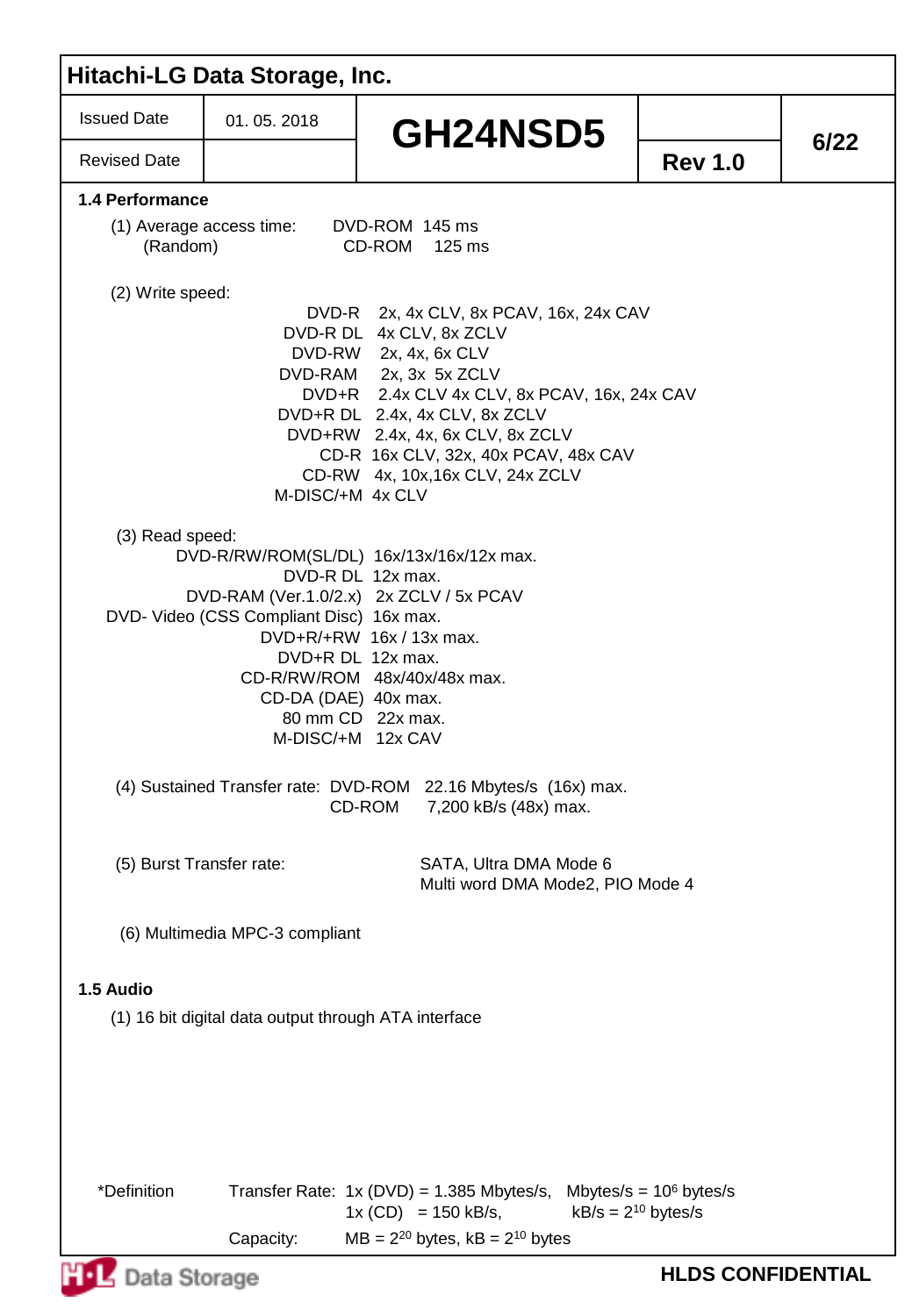| 01.05.2018                                                                                               |                                                                                            |                                                                                                                                                                                                                                                                                                                                                                                                                                                                                                                                                                                                                                                   |                                                                                                                                                                                                                                                                                                                                                                                                                                                                                                                                                                           |
|----------------------------------------------------------------------------------------------------------|--------------------------------------------------------------------------------------------|---------------------------------------------------------------------------------------------------------------------------------------------------------------------------------------------------------------------------------------------------------------------------------------------------------------------------------------------------------------------------------------------------------------------------------------------------------------------------------------------------------------------------------------------------------------------------------------------------------------------------------------------------|---------------------------------------------------------------------------------------------------------------------------------------------------------------------------------------------------------------------------------------------------------------------------------------------------------------------------------------------------------------------------------------------------------------------------------------------------------------------------------------------------------------------------------------------------------------------------|
|                                                                                                          | GH24NSD5                                                                                   |                                                                                                                                                                                                                                                                                                                                                                                                                                                                                                                                                                                                                                                   |                                                                                                                                                                                                                                                                                                                                                                                                                                                                                                                                                                           |
|                                                                                                          |                                                                                            | <b>Rev 1.0</b>                                                                                                                                                                                                                                                                                                                                                                                                                                                                                                                                                                                                                                    | 7/22                                                                                                                                                                                                                                                                                                                                                                                                                                                                                                                                                                      |
| 2. General description                                                                                   | 4.7GB (Single Layer)<br>8.5GB (Dual Layer)<br>8.5GB (Ver. 3.0)<br>(DL)<br>4.7GB (Ver. 1.3) |                                                                                                                                                                                                                                                                                                                                                                                                                                                                                                                                                                                                                                                   |                                                                                                                                                                                                                                                                                                                                                                                                                                                                                                                                                                           |
| Archival                                                                                                 | 4.7GB                                                                                      |                                                                                                                                                                                                                                                                                                                                                                                                                                                                                                                                                                                                                                                   |                                                                                                                                                                                                                                                                                                                                                                                                                                                                                                                                                                           |
| <b>CD</b>                                                                                                |                                                                                            |                                                                                                                                                                                                                                                                                                                                                                                                                                                                                                                                                                                                                                                   |                                                                                                                                                                                                                                                                                                                                                                                                                                                                                                                                                                           |
| 2.2 Writing method<br>$(1)$ DVD-R/RW<br>$(2)$ DVD-R DL<br>$(4)$ DVD+R<br>$(5)$ DVD+R DL<br>$(6)$ CD-R/RW |                                                                                            |                                                                                                                                                                                                                                                                                                                                                                                                                                                                                                                                                                                                                                                   |                                                                                                                                                                                                                                                                                                                                                                                                                                                                                                                                                                           |
| 2.3 Disc diameter<br>2.4 Data capacity<br>User data / Block                                              | 80 mm<br>2,048 bytes/block<br>2,336 bytes/block (Mode2)                                    |                                                                                                                                                                                                                                                                                                                                                                                                                                                                                                                                                                                                                                                   |                                                                                                                                                                                                                                                                                                                                                                                                                                                                                                                                                                           |
|                                                                                                          |                                                                                            | 2.1 Applicable disc formats<br>DVD-ROM:<br>DVD-R:<br>DVD-RW:<br>DVD-RAM:<br>DVD+R:<br>8.5GB (Ver. 1.1)<br>(DL)<br>DVD+RW:<br>M-DISC/+M<br>CD-ROM Mode-1 data disc<br>CD-ROM Mode-2 data disc<br><b>CD-Audio Disc</b><br>CD-Extra<br>CD-Text<br>Disc at Once<br><b>Incremental Recording</b><br>Restricted Overwrite (DVD-RW only)<br>(3) DVD-RAM/+RW Random Write<br><b>Sequential Recording</b><br><b>Sequential Recording</b><br>Disc at Once (DAO)<br>Session at Once (SAO)<br>Track at Once (TAO)<br>Packet Writing<br>120 mm<br>DVD-ROM/R/RW/RAM /+R/+RW<br>CD (Yellow Book)<br>2,328 bytes/block (Mode2 Form2)<br>2,352 bytes/block (CD-DA) | 4.7GB (Ver. 2.0 for Authoring: read only)<br>4.7GB (Ver. 2.1 for General: read & write)<br>4.7GB (Ver. 1.2/ Rev 1.0, 2.0, 3.0)<br>2.6GB/side (Ver. 1.0: read only)<br>1.46GB/side, 4.7GB/side (Ver. 2.x)<br>4.7GB (Vol. 1/Ver.1.3, Vol. 2/Ver.1.0)<br>CD-ROM XA, CD-I, Photo-CD Multi-Session, Video CD<br>Mixed mode CD-ROM disc (data and audio)<br>CD-R (Conforming to "Orange Book Part 2": read & write)<br>CD-RW (Conforming to "Orange Book Part 3": read & write)<br>Disc at Once (DAO), Format4(Layer Jump Recording)<br>2,048 bytes/block (Mode1 & Mode2 Form1) |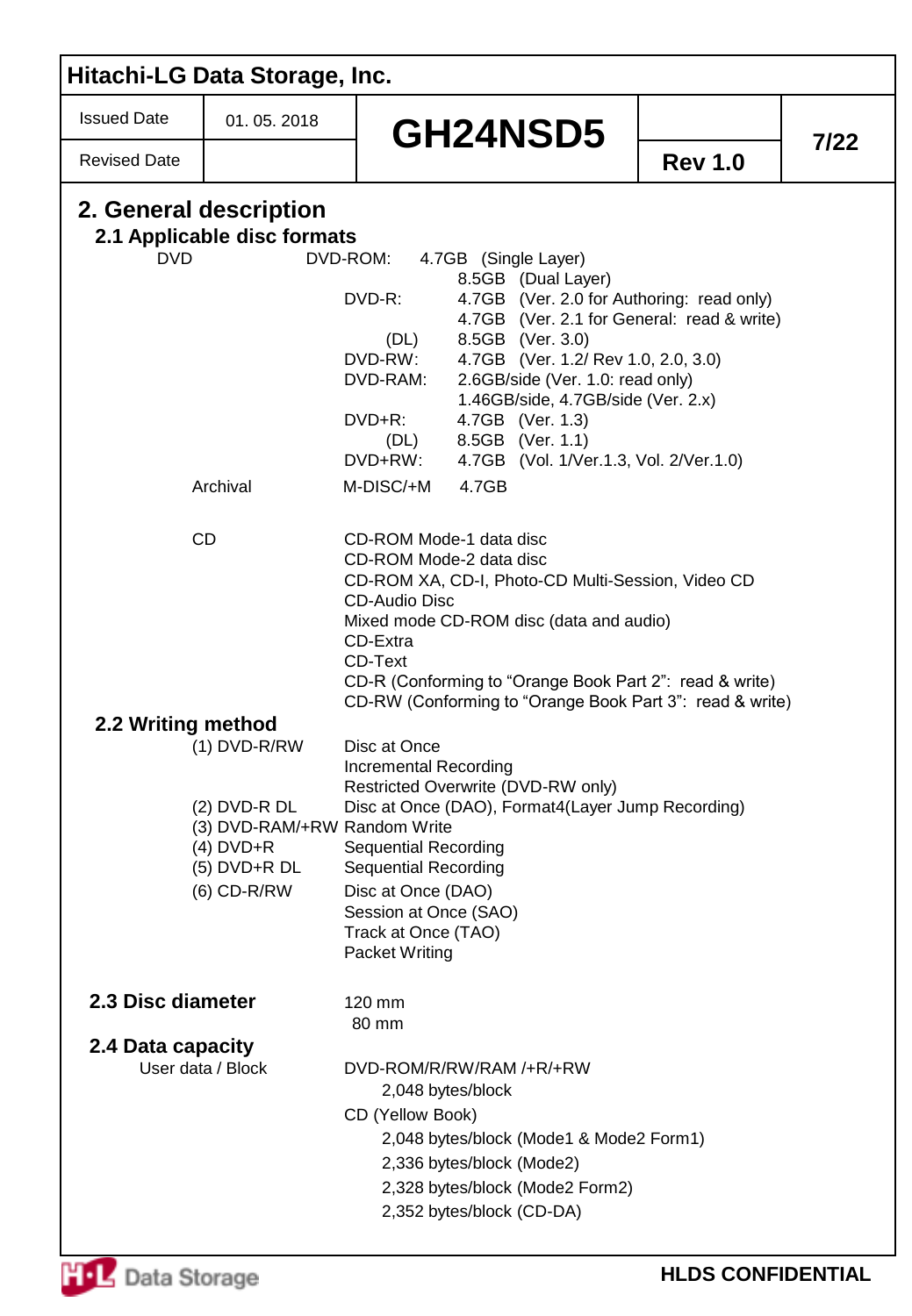|                      | Hitachi-LG Data Storage, Inc.                                                                                                                                                                                                                                                                                                                                                                                                                                                                                                      |                                                                                                                                                                                                                                                                                                           |                                                                                                                                   |                                                                                                                                                                                                                                                                                                                                                                        |      |
|----------------------|------------------------------------------------------------------------------------------------------------------------------------------------------------------------------------------------------------------------------------------------------------------------------------------------------------------------------------------------------------------------------------------------------------------------------------------------------------------------------------------------------------------------------------|-----------------------------------------------------------------------------------------------------------------------------------------------------------------------------------------------------------------------------------------------------------------------------------------------------------|-----------------------------------------------------------------------------------------------------------------------------------|------------------------------------------------------------------------------------------------------------------------------------------------------------------------------------------------------------------------------------------------------------------------------------------------------------------------------------------------------------------------|------|
| <b>Issued Date</b>   | 01.05.2018                                                                                                                                                                                                                                                                                                                                                                                                                                                                                                                         | <b>GH24NSD5</b>                                                                                                                                                                                                                                                                                           |                                                                                                                                   |                                                                                                                                                                                                                                                                                                                                                                        | 8/22 |
| <b>Revised Date</b>  |                                                                                                                                                                                                                                                                                                                                                                                                                                                                                                                                    |                                                                                                                                                                                                                                                                                                           |                                                                                                                                   | <b>Rev 1.0</b>                                                                                                                                                                                                                                                                                                                                                         |      |
| 3. Drive performance |                                                                                                                                                                                                                                                                                                                                                                                                                                                                                                                                    |                                                                                                                                                                                                                                                                                                           |                                                                                                                                   |                                                                                                                                                                                                                                                                                                                                                                        |      |
| 3.1 Host interface   |                                                                                                                                                                                                                                                                                                                                                                                                                                                                                                                                    | T13 ATA/ATAPI-8, MMC-6, INF-8090i v8                                                                                                                                                                                                                                                                      |                                                                                                                                   |                                                                                                                                                                                                                                                                                                                                                                        |      |
| 3.2 Write Speed      |                                                                                                                                                                                                                                                                                                                                                                                                                                                                                                                                    |                                                                                                                                                                                                                                                                                                           |                                                                                                                                   |                                                                                                                                                                                                                                                                                                                                                                        |      |
| <write></write>      | Media (Media Speed) Writing Speed<br>DVD-R (1-2x) 2x CLV<br>$-R(1-4x)$ 4x CLV<br>-R $(8cm)$ 4x CLV<br>DVD-R DL (2-4x) 4x CLV<br>-R DL (8cm) 4x CLV<br>DVD-RW $(2x)$ 2x CLV<br>-RW $(2-4x)$ 4x CLV<br>-RW $(2-6x)$ 4x, 6x CLV<br>-RW (8cm) 2x CLV<br>DVD-RAM (Ver.2.x) (2x) 2x CLV<br>-RAM $(3x)$ 3x CLV<br>-RAM (5x) 5x ZCLV<br>-RAM (8cm) 2x CLV<br>DVD+R (2.4x) 2.4x CLV<br>$+R$ (2.4-4x) 4x CLV<br>DVD+R DL (2.4x) 2.4x CLV<br>DVD+R DL (8cm) 2.4x CLV<br>DVD+RW (2.4x) 2.4x CLV<br>$+RW(2.4-4x)$ 4x CLV<br>DVD+RW (8cm) 4x CLV | $-R(1-8x)$ 4x CLV, 6-8x PCAV<br>-R(1-16x) 7-8x PCAV, 7-16x CAV<br>10-24x CAV<br>-R DL $(2-8x)$ 4x CLV, 4+6+8x ZCLV<br>+R (2.4-8x) 4x CLV, 6-8x PCAV<br>+R (2.4-16x) 7.1-8xPCAV, 7.1-16x CAV<br>10-24x CAV<br>$+R$ DL $(2.4-8x)$ 4x CLV, $4+6+8xZCLV$ ,<br>+RW (2.4-8x) 6x CLV, 6+8x ZCLV<br>CD-R 16x CLV, | 5.54<br>13.85-33.24<br>5.5<br>5.54<br>5.54<br>2.77<br>5.54<br>3.32<br>5.54<br>13.85-33.24<br>3.32<br>3.32<br>3.32<br>5.54<br>5.54 | Transfer rate (DVD: Mbytes/s, CD: kB/s)<br>2.77 Mbytes/s<br>5.54, 8.31-11.08<br>9.9-11.08, 9.9-22.16<br>$5.54, 5.54 + 8.31 + 11.08$<br>5.54, 8.31<br>2.77 (w/o Verify)<br>2.77 (w/o Verify)<br>4.16 (w/o Verify)<br>6.93 (w/o Verify)<br>2.77 (w/o Verify)<br>$5.54, 8.31 - 11.08$<br>9.9-11.08, 9.9-22.16<br>5.54, 5.54+8.31+11.08,<br>8.31, 8.31+11.08<br>2,400 kB/s |      |
|                      | CD-R (8cm) 16x CLV,                                                                                                                                                                                                                                                                                                                                                                                                                                                                                                                | 21-32x PCAV<br>21-40x PCAV<br>48x CAV                                                                                                                                                                                                                                                                     | 3,150-6,000<br>7,200                                                                                                              | 3,150-4,800<br>2,400 kB/s                                                                                                                                                                                                                                                                                                                                              |      |
|                      | CD-RW (MS:1,2,4x) 4x CLV<br>-RW(HS:4-10x) 10x CLV<br>-RW(US+:8-32x) 16x CLV,<br>CD-RW (8cm) 10x CLV,                                                                                                                                                                                                                                                                                                                                                                                                                               | -RW (US:8-24x) 16x CLV, 16+24x ZCLV<br>16+24x ZCLV                                                                                                                                                                                                                                                        | 600<br>1,500<br>2,400<br>2,400+3,600                                                                                              | 2,400, 2,400+3,600<br>1,500 kB/s                                                                                                                                                                                                                                                                                                                                       |      |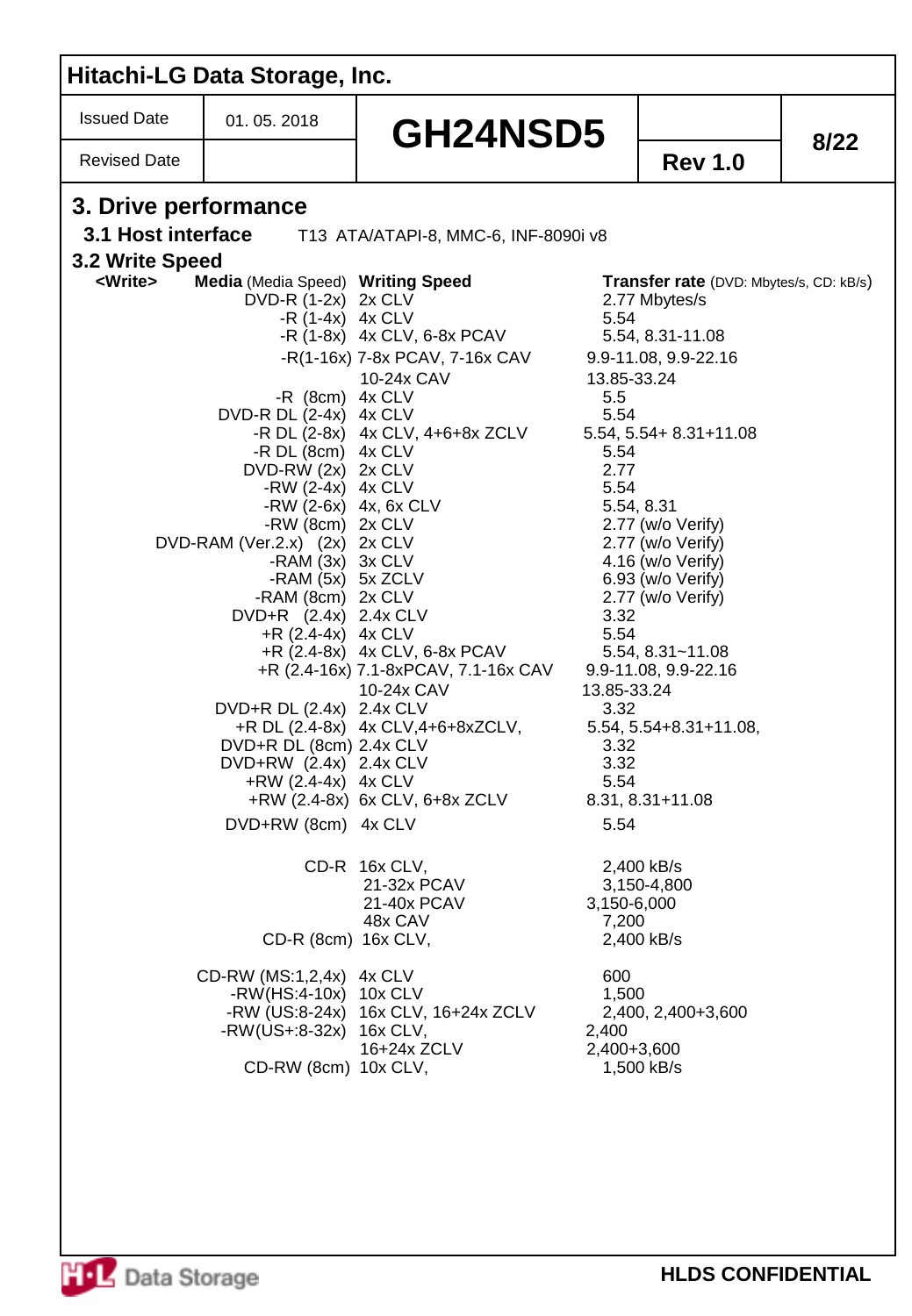| <b>Issued Date</b>              | 01.05.2018                                                                                                                                                                                                                                                                                                                                                                                                                                          | GH24NSD5                                                                                                                                                                                                                                                                                                                                                                                                                                                                                                                    |                                                                                                                                                                                                                                                                                                                                                                                               |                                                                                                                                                                                                                                                                                                        | 9/22 |
|---------------------------------|-----------------------------------------------------------------------------------------------------------------------------------------------------------------------------------------------------------------------------------------------------------------------------------------------------------------------------------------------------------------------------------------------------------------------------------------------------|-----------------------------------------------------------------------------------------------------------------------------------------------------------------------------------------------------------------------------------------------------------------------------------------------------------------------------------------------------------------------------------------------------------------------------------------------------------------------------------------------------------------------------|-----------------------------------------------------------------------------------------------------------------------------------------------------------------------------------------------------------------------------------------------------------------------------------------------------------------------------------------------------------------------------------------------|--------------------------------------------------------------------------------------------------------------------------------------------------------------------------------------------------------------------------------------------------------------------------------------------------------|------|
| <b>Revised Date</b>             |                                                                                                                                                                                                                                                                                                                                                                                                                                                     |                                                                                                                                                                                                                                                                                                                                                                                                                                                                                                                             |                                                                                                                                                                                                                                                                                                                                                                                               | <b>Rev 1.0</b>                                                                                                                                                                                                                                                                                         |      |
| 3.3 Read Speed<br><read></read> | Media (Media Speed) Read Speed                                                                                                                                                                                                                                                                                                                                                                                                                      |                                                                                                                                                                                                                                                                                                                                                                                                                                                                                                                             | <b>Transfer rate</b><br>(DVD: Mbytes/s, CD: kB/s)                                                                                                                                                                                                                                                                                                                                             | <b>Rotational speed</b><br>(Approx. r/min)                                                                                                                                                                                                                                                             |      |
| 3.3.1 Data                      | DVD-RAM *3(Ver. 1.0) 2x<br>RAM (8cm) 3 - 5x<br>3.3.2 DVD-Video, Video Format and CD-DA Playback<br>DVD-Video*2 (SL/DL) 2.5 - 6x CAV<br>DVD-RAM <sup>*3</sup> ditto<br>$CD-DA(DAE)*4$ 17 - 40x CAV<br>CD-DA (Audio Play)*4 4.2 - 10x CAV<br>*1) Fully recorded CD-R should be used.<br>*2) DVD-Video: CSS compliant discs<br>*3) DVD-RAM: Read speed of Data and Video Format are same as above.<br>*4) Read speed of CD-R/RW/ROM are same as above. | DVD-ROM (SL) 6.6 - 16x CAV<br>(DL) 5.0 - 12x CAV<br>DVD-R 6.6 - 16x CAV<br>DVD+R 6.6 - 16x CAV<br>DVD-R DL 5.0 - 12x CAV<br>DVD+R DL 5.0 - 12x CAV<br>DVD-RW 5.4 - 13x CAV<br>DVD+RW 5.4 - 13x CAV<br><b>CLV</b><br>$-$ RAM (Ver. 2.x) $3 - 5x$ PCAV<br><b>PCAV</b><br>CD-R/ROM*1 20 - 48x CAV<br>CD-RW 17 - 40x CAV<br>(8cm) 13.3 - 22x CAV<br>M-DISC/+M 5.0 - 12x CAV<br>DVD-R 2.5 - 6x CAV<br>$DVD+R$ 2.5 - 6x CAV<br>DVD-R DL 2.5 - 6x CAV<br>DVD+R DL 2.5 - 6x CAV<br>$DVD-RW$ 2.5 - $6x$ CAV<br>$DVD+RW$ 2.5 - 6x CAV | 6.92-16.62<br>$9.14 - 22.16$<br>$9.14 - 22.16$<br>6.92-16.62<br>6.92-16.62<br>7.48-18.00<br>7.48-18.00<br>2.77<br>4.16-6.93<br>4.16-6.93<br>3,000- 7,200 kB/s<br>2,590- 6,000 kB/s<br>1,995 - 3,300 kB/s<br>6.92-16.62 Mbytes/s 7,050<br>$3.46 - 8.31$<br>$3.46 - 8.31$<br>$3.46 - 8.31$<br>$3.46 - 8.31$<br>$3.46 - 8.31$<br>$3.46 - 8.31$<br>$3.46 - 8.31$<br>2,590-6,000 kB/s<br>630-1,500 | 9.14-22.16 Mbytes/s 9,360 r/min<br>7,750<br>9,360<br>9,360<br>7,750<br>7,750<br>7,670<br>7,670<br>4,780-2,020<br>4,880-3,450<br>4,880-3,450<br>9,660<br>8,050<br>6,480<br>3,600/4,000<br>3,600<br>3,600<br>4,000<br>4,000<br>3,600<br>3,600<br>Same as the speed of Data above<br>8,050 r/min<br>1,900 |      |
| * Rotational speed (CLV, ZCLV)  | DVD-R/RW/ROM, +R/RW 1x: Approx. 1,390 (Inside) - 580 r/min (Outside)                                                                                                                                                                                                                                                                                                                                                                                |                                                                                                                                                                                                                                                                                                                                                                                                                                                                                                                             |                                                                                                                                                                                                                                                                                                                                                                                               | Ver. 1.0 1x: Approx. 2,390 (Inside) - 1,010 r/min (Outside)                                                                                                                                                                                                                                            |      |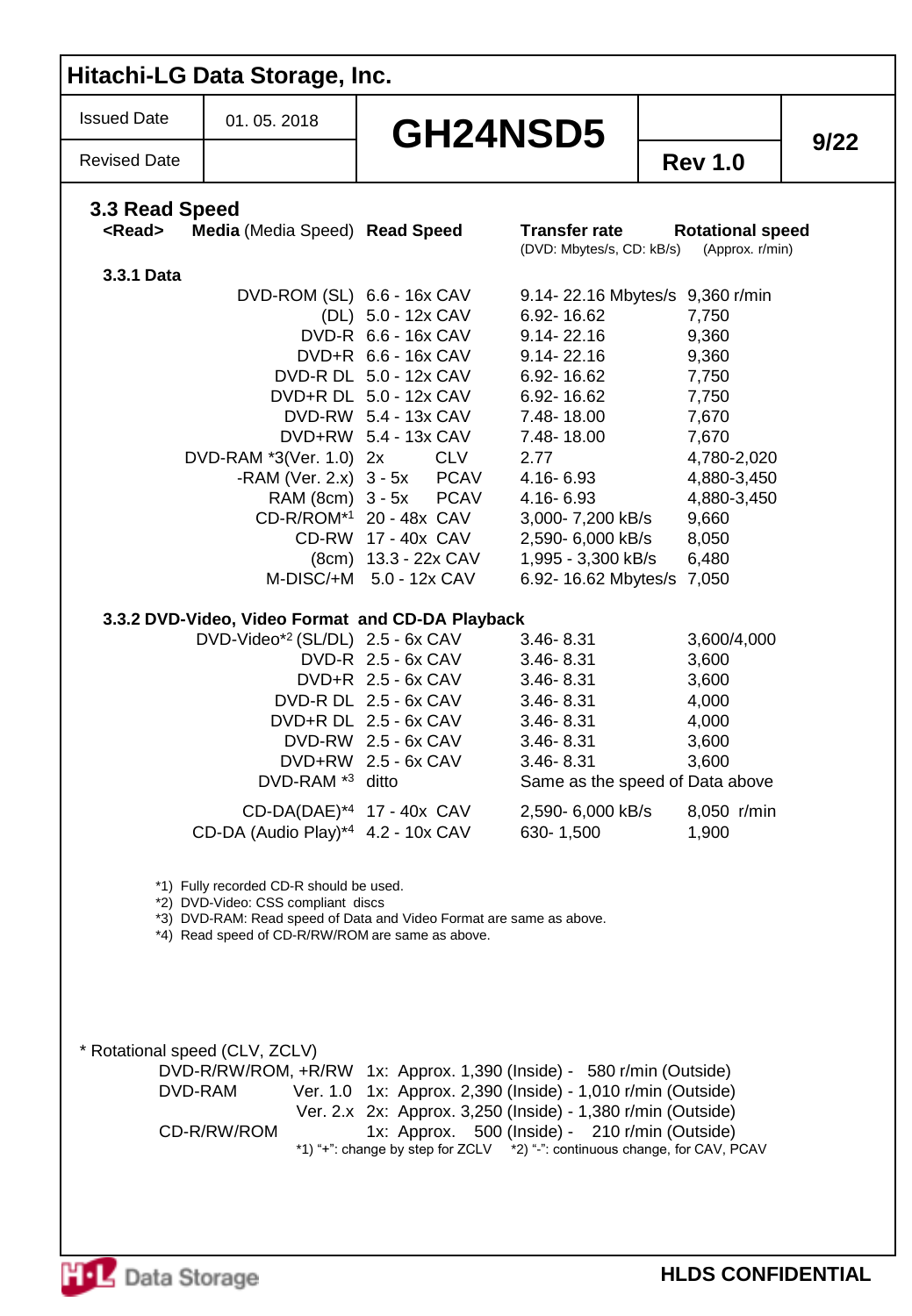| <b>Issued Date</b>      | 01.05.2018                                                  | GH24NSD5                                                                                                                                                                                                                                                                                                      |                |       |
|-------------------------|-------------------------------------------------------------|---------------------------------------------------------------------------------------------------------------------------------------------------------------------------------------------------------------------------------------------------------------------------------------------------------------|----------------|-------|
| <b>Revised Date</b>     |                                                             |                                                                                                                                                                                                                                                                                                               | <b>Rev 1.0</b> | 10/22 |
| 3.4 Burst transfer rate | SATA Gen.1                                                  | $1.5G$ bps                                                                                                                                                                                                                                                                                                    |                |       |
|                         | 3.5 Access time (Random)<br>DVD-ROM<br>DVD-ROM DL<br>CD-ROM | 145 ms typ. (190ms Limit) * (Note 1)<br>220 ms typ. (300ms Limit) * (Note 1)<br>125 ms typ. (180ms Limit) * (Note 1)                                                                                                                                                                                          |                |       |
|                         | DVD-RAM (Ver.2.x)                                           | 270 ms typ. (400ms Limit)                                                                                                                                                                                                                                                                                     |                |       |
| Note:                   | including latency and error correction time.                | 1) Average access time is the typical value of more than 50 times<br>Test Disc: DVD-ROM: ALMEDIO TDV-520 / TDR-820<br>DVD-ROM DL: ALMEDIO TDV-540 / TDR-840<br>CD: ALMEDIO TCDR-701 / HITACHI HCD-1<br>*) Typical value defines a measured value in normal temperature (20 °C) and horizontal                 |                |       |
| position.               |                                                             |                                                                                                                                                                                                                                                                                                               |                |       |
|                         | DVD-R/RW/ROM/RAM<br>DVD+R/+RW<br>CD-R/RW/ROM                | <b>3.6 Data error rate</b> (Measured with 5 retries maximum)<br>$< 10^{-12}$<br>$<$ 10 $-12$<br>$<$ 10 $-12$ (Mode-1)<br>$<$ 10 $-9$ (Mode-2)<br>Condition: It is assumed that the worst case raw error rate of the disc is 10 $^{-3}$                                                                        |                |       |
|                         | 3.7 Spin up, Load time without Multi-session                | Spin up time (Time to drive ready mode from standby mode)                                                                                                                                                                                                                                                     |                |       |
| Load time               |                                                             | 5 s typ.<br>(Time to drive ready mode from tray loading)<br>DVD-ROM<br>8 s typ.<br>DVD-R<br>22 s typ. (Disc At Once, Ver. 2.0 for General)<br>DVD-RW<br>22 s typ. (Disc At Once, Ver. 1.2)<br>DVD-RAM<br>40 s typ. (60 s Limit)<br>DVD+R/RW<br>22 s typ.<br>CD-ROM<br>9 s typ.<br>$DVD \pm R$ DL<br>30 s typ. |                |       |
|                         | 3.8 Data buffer capacity                                    | 0.5MB                                                                                                                                                                                                                                                                                                         |                |       |
|                         |                                                             |                                                                                                                                                                                                                                                                                                               |                |       |
|                         |                                                             |                                                                                                                                                                                                                                                                                                               |                |       |
|                         |                                                             |                                                                                                                                                                                                                                                                                                               |                |       |
|                         |                                                             |                                                                                                                                                                                                                                                                                                               |                |       |
|                         |                                                             |                                                                                                                                                                                                                                                                                                               |                |       |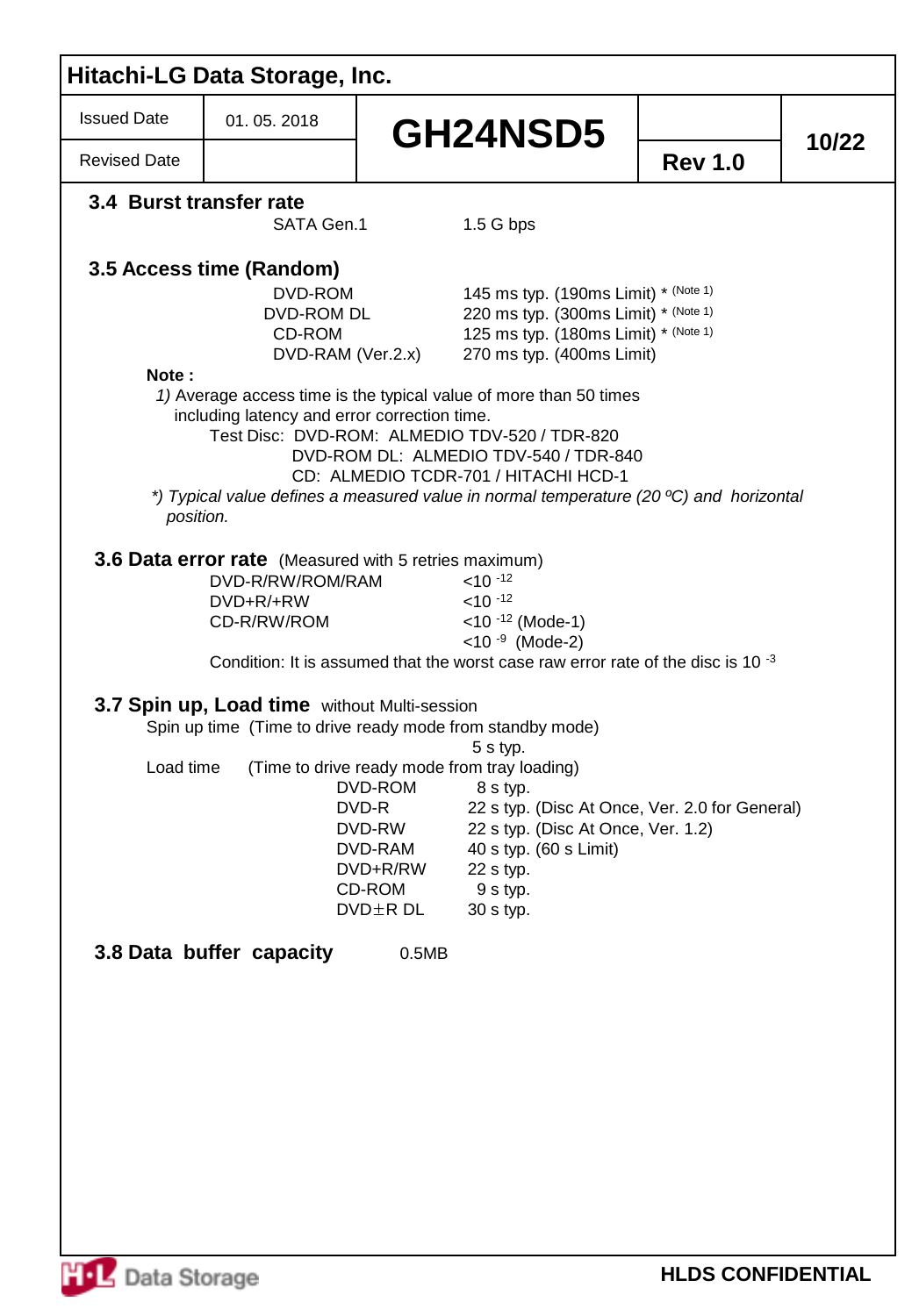| Hitachi-LG Data Storage, Inc. |                                                        |                                                                                                                                                                                                                                |                   |       |
|-------------------------------|--------------------------------------------------------|--------------------------------------------------------------------------------------------------------------------------------------------------------------------------------------------------------------------------------|-------------------|-------|
| <b>Issued Date</b>            | 01.05.2018                                             | GH24NSD5                                                                                                                                                                                                                       |                   | 11/22 |
| <b>Revised Date</b>           |                                                        |                                                                                                                                                                                                                                | <b>Rev 1.0</b>    |       |
|                               | 4. Environmental conditions<br>4.1 Ambient temperature |                                                                                                                                                                                                                                |                   |       |
|                               | Operating                                              | 5 to 40 °C                                                                                                                                                                                                                     |                   |       |
|                               |                                                        | Storage / Transportation -30 to 60 °C                                                                                                                                                                                          |                   |       |
|                               | 4.2 Temperature gradient                               | 10 °C/h                                                                                                                                                                                                                        |                   |       |
| <b>4.3 Relative humidity</b>  |                                                        |                                                                                                                                                                                                                                |                   |       |
|                               | Operating                                              | 15% to 85% (Non-Condensing)<br>Storage / Transportation 10% to 90% (Non-Condensing)                                                                                                                                            |                   |       |
|                               |                                                        | 4.4 Dew point temperature restrictions Less than 29 °C                                                                                                                                                                         |                   |       |
| 4.5 Altitude                  |                                                        |                                                                                                                                                                                                                                |                   |       |
|                               | Operating                                              | 0 to 3,000 m                                                                                                                                                                                                                   |                   |       |
|                               | Non-operating                                          | 0 to 12,000 m                                                                                                                                                                                                                  |                   |       |
| <b>4.6 Vibration</b>          |                                                        |                                                                                                                                                                                                                                |                   |       |
| (1) Operating                 |                                                        |                                                                                                                                                                                                                                |                   |       |
|                               | Read:                                                  | Audio: 3.43 m/s <sup>2</sup> (0.35G) No unrecoverable error<br>Data: 3.43 m/s <sup>2</sup> (0.35G) No unrecoverable error<br>10 - 500Hz sine wave sweep, 1 oct./min at each of 3 directions <sup>1)</sup>                      |                   |       |
|                               | Write:                                                 | DVD: $0.98 \text{ m/s}^2 (0.1G)$<br>CD-R/RW: 2.94 m/s <sup>2</sup> (0.3G) No recording stop<br>10 - 500Hz sine wave sweep, 1 oct./min at each of 3 directions <sup>1)</sup>                                                    | No recording stop |       |
|                               | (2) Non-Operating:                                     | 19.6 m/s <sup>2</sup> (2G) No damage must result<br>10 - 500Hz sine wave sweep, 1 oct./min at each of 3 directions <sup>1)</sup><br>for 40 minutes.                                                                            |                   |       |
|                               |                                                        | * 1) 3 direction : $X$ (left and right), Y (back and front), Z (top and bottom) axis                                                                                                                                           |                   |       |
| 4.7 Shock                     |                                                        |                                                                                                                                                                                                                                |                   |       |
| (1) Operating                 |                                                        |                                                                                                                                                                                                                                |                   |       |
|                               | Read:                                                  | Audio: $19.6 \text{ m/s}^2 (2G)$<br>No unrecoverable error<br>Data: 58.8 m/s <sup>2</sup> (6G)<br>No unrecoverable error<br>11ms, Half sine wave (5 time shocks, 6 s between shocks.)<br>at each of 3 directions <sup>1)</sup> |                   |       |
|                               | Write:                                                 | DVD:4.9 m/s <sup>2</sup> (0.5G)<br>No recording stop<br>$CD-R/RW: 9.8 m/s2(1G)$ No recording stop<br>11 ms, Half sine wave (5 time shocks, 6 s between shocks.)<br>at each of 3 directions <sup>1)</sup>                       |                   |       |
|                               | (2) Non-Operating                                      | 1,372 m/s <sup>2</sup> (140G)<br>No damage after shock<br>2 ms Half sine wave at each of 3 directions <sup>1)</sup>                                                                                                            |                   |       |
|                               |                                                        | * 1) 3 direction : $X$ (left and right), Y (back and front), Z (top and bottom) axis                                                                                                                                           |                   |       |
| 4.8 Drop impact               |                                                        |                                                                                                                                                                                                                                |                   |       |
|                               |                                                        | Less than 60 cm, No performance and physical damage<br>Note: Bulk package, 1 corner, 3 edges, 6 faces.                                                                                                                         |                   |       |
|                               |                                                        |                                                                                                                                                                                                                                |                   |       |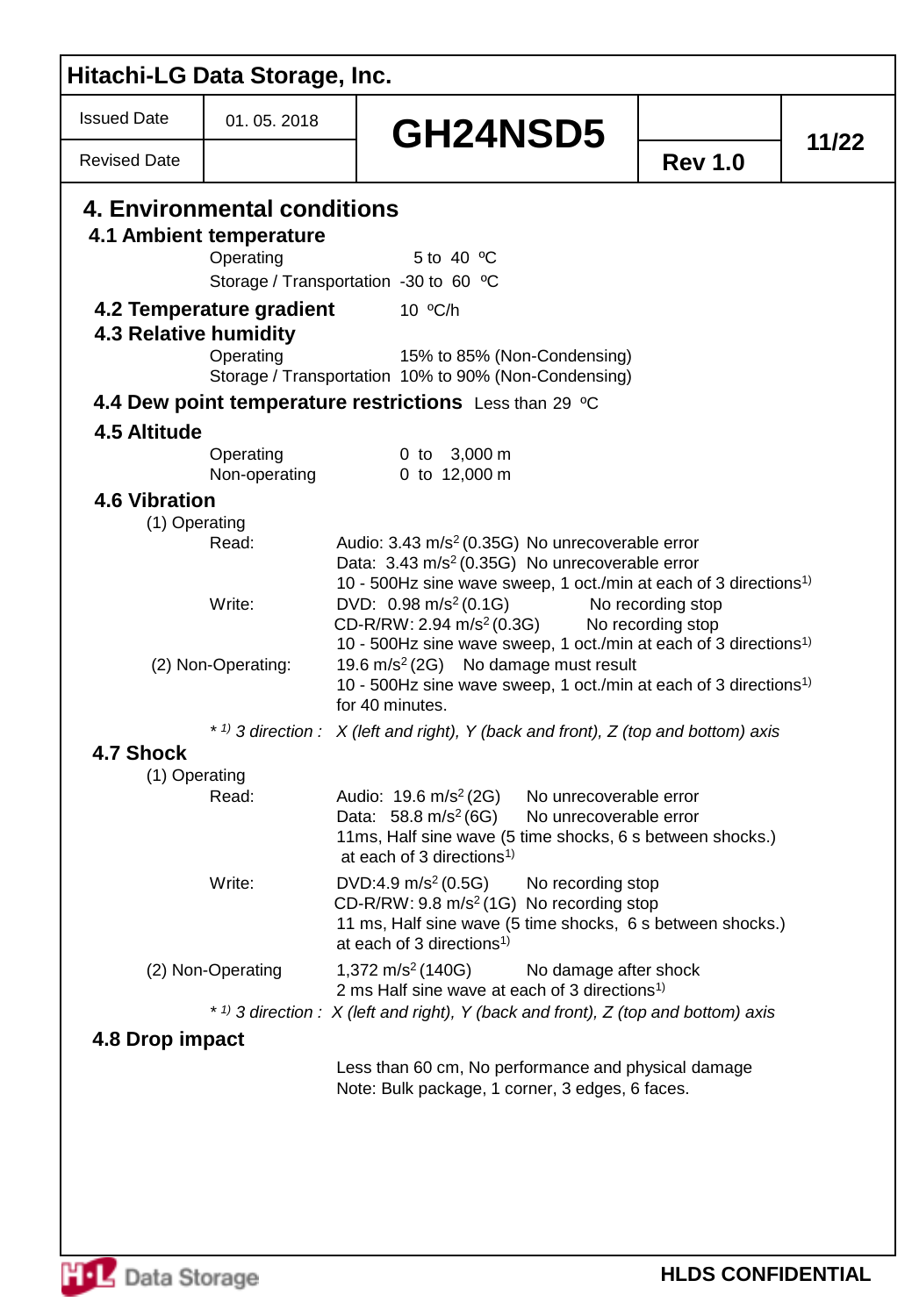| <b>Rev 1.0</b><br><b>5.1 MTBF</b><br>100,000 Power On Hours (POH)<br>-Assumption<br>: Used in a normal office environment at room temperature.<br>-POH per year<br>: 3,000<br>-ON / OFF cycles per year: 600<br>-Operating duty cycle : 20 % of power on time (Seek: 5 % of operating time)<br>5.2 Tray cycle test<br>: 20,000 times<br>No degeneration in the mechanical part after test<br>(1 cycle; one loading and one ejecting)<br>5.3 Actuator mechanism<br>: 1,000,000 full stroke seek<br><b>5.4 MTTR</b> (Mean Time To Repair)<br>: 0.5 h<br>5.5 Component life<br>: 5 years or 2,000 h of Laser radiating time<br>Used in a normal office environment<br>Assumption:<br>0 to 4 $kV$<br>With no user detectable data read errors<br>From 5 kV to 8 kV<br>No catastrophic failure or damage<br>* Test conditions : $C = 150$ pF, R = 330 ohms, 50 times discharge except connector<br>+ 5 V +/- 5 % tolerance, less than 100 mVp-p Ripple voltage<br>+12 V +/- 10 % tolerance, less than 100 mVp-p Ripple voltage<br>(when DVD+/-R 24x write, +12V 0% tolerance less than 100 mVp-p Ripple voltage)<br>7.2 Current<br>Idle (Hold track state)<br>$+5$ V DC<br>$0.9A$ typ.<br>$< 1.0 A max$ .<br>$0.5A$ typ.<br>$+12$ V DC<br>$< 1.0 A max$ .<br>Write (Active)<br>$+5$ V DC<br>1.3 A typ.<br>$< 2.0 A max$ .<br>1.5 A typ.<br>$+12$ V DC<br>$< 2.5$ A max.<br>Read (Active)<br>1.2 A typ.<br>$+5$ V DC<br>$< 1.5$ A max.<br>$0.9A$ typ.<br>$+12$ V DC<br>$< 1.5$ A max.<br>Seek (Access)<br>$1.0 A$ typ.<br>$+5$ V DC<br>$< 1.5$ A max.<br>+12 V DC<br>1.2 A typ.<br>$< 2.0 A max$ .<br>7.3 Standby<br>Sleep mode (No disc)<br>1.0 W typ. | <b>Issued Date</b>  | 01.05.2018 | GH24NSD5 |       |
|---------------------------------------------------------------------------------------------------------------------------------------------------------------------------------------------------------------------------------------------------------------------------------------------------------------------------------------------------------------------------------------------------------------------------------------------------------------------------------------------------------------------------------------------------------------------------------------------------------------------------------------------------------------------------------------------------------------------------------------------------------------------------------------------------------------------------------------------------------------------------------------------------------------------------------------------------------------------------------------------------------------------------------------------------------------------------------------------------------------------------------------------------------------------------------------------------------------------------------------------------------------------------------------------------------------------------------------------------------------------------------------------------------------------------------------------------------------------------------------------------------------------------------------------------------------------------------------------------------------------------------------------------|---------------------|------------|----------|-------|
| 5. Quality and Reliability<br>7.1 Source voltage                                                                                                                                                                                                                                                                                                                                                                                                                                                                                                                                                                                                                                                                                                                                                                                                                                                                                                                                                                                                                                                                                                                                                                                                                                                                                                                                                                                                                                                                                                                                                                                                  | <b>Revised Date</b> |            |          | 12/22 |
|                                                                                                                                                                                                                                                                                                                                                                                                                                                                                                                                                                                                                                                                                                                                                                                                                                                                                                                                                                                                                                                                                                                                                                                                                                                                                                                                                                                                                                                                                                                                                                                                                                                   |                     |            |          |       |
|                                                                                                                                                                                                                                                                                                                                                                                                                                                                                                                                                                                                                                                                                                                                                                                                                                                                                                                                                                                                                                                                                                                                                                                                                                                                                                                                                                                                                                                                                                                                                                                                                                                   |                     |            |          |       |
|                                                                                                                                                                                                                                                                                                                                                                                                                                                                                                                                                                                                                                                                                                                                                                                                                                                                                                                                                                                                                                                                                                                                                                                                                                                                                                                                                                                                                                                                                                                                                                                                                                                   |                     |            |          |       |
|                                                                                                                                                                                                                                                                                                                                                                                                                                                                                                                                                                                                                                                                                                                                                                                                                                                                                                                                                                                                                                                                                                                                                                                                                                                                                                                                                                                                                                                                                                                                                                                                                                                   |                     |            |          |       |
|                                                                                                                                                                                                                                                                                                                                                                                                                                                                                                                                                                                                                                                                                                                                                                                                                                                                                                                                                                                                                                                                                                                                                                                                                                                                                                                                                                                                                                                                                                                                                                                                                                                   |                     |            |          |       |
|                                                                                                                                                                                                                                                                                                                                                                                                                                                                                                                                                                                                                                                                                                                                                                                                                                                                                                                                                                                                                                                                                                                                                                                                                                                                                                                                                                                                                                                                                                                                                                                                                                                   |                     |            |          |       |
|                                                                                                                                                                                                                                                                                                                                                                                                                                                                                                                                                                                                                                                                                                                                                                                                                                                                                                                                                                                                                                                                                                                                                                                                                                                                                                                                                                                                                                                                                                                                                                                                                                                   |                     |            |          |       |
|                                                                                                                                                                                                                                                                                                                                                                                                                                                                                                                                                                                                                                                                                                                                                                                                                                                                                                                                                                                                                                                                                                                                                                                                                                                                                                                                                                                                                                                                                                                                                                                                                                                   |                     |            |          |       |
|                                                                                                                                                                                                                                                                                                                                                                                                                                                                                                                                                                                                                                                                                                                                                                                                                                                                                                                                                                                                                                                                                                                                                                                                                                                                                                                                                                                                                                                                                                                                                                                                                                                   |                     |            |          |       |
|                                                                                                                                                                                                                                                                                                                                                                                                                                                                                                                                                                                                                                                                                                                                                                                                                                                                                                                                                                                                                                                                                                                                                                                                                                                                                                                                                                                                                                                                                                                                                                                                                                                   |                     |            |          |       |
|                                                                                                                                                                                                                                                                                                                                                                                                                                                                                                                                                                                                                                                                                                                                                                                                                                                                                                                                                                                                                                                                                                                                                                                                                                                                                                                                                                                                                                                                                                                                                                                                                                                   |                     |            |          |       |
| 6. Electro Static Discharge susceptibility (ESD)<br><b>7. Power requirements</b>                                                                                                                                                                                                                                                                                                                                                                                                                                                                                                                                                                                                                                                                                                                                                                                                                                                                                                                                                                                                                                                                                                                                                                                                                                                                                                                                                                                                                                                                                                                                                                  |                     |            |          |       |
|                                                                                                                                                                                                                                                                                                                                                                                                                                                                                                                                                                                                                                                                                                                                                                                                                                                                                                                                                                                                                                                                                                                                                                                                                                                                                                                                                                                                                                                                                                                                                                                                                                                   |                     |            |          |       |
|                                                                                                                                                                                                                                                                                                                                                                                                                                                                                                                                                                                                                                                                                                                                                                                                                                                                                                                                                                                                                                                                                                                                                                                                                                                                                                                                                                                                                                                                                                                                                                                                                                                   |                     |            |          |       |
|                                                                                                                                                                                                                                                                                                                                                                                                                                                                                                                                                                                                                                                                                                                                                                                                                                                                                                                                                                                                                                                                                                                                                                                                                                                                                                                                                                                                                                                                                                                                                                                                                                                   |                     |            |          |       |
|                                                                                                                                                                                                                                                                                                                                                                                                                                                                                                                                                                                                                                                                                                                                                                                                                                                                                                                                                                                                                                                                                                                                                                                                                                                                                                                                                                                                                                                                                                                                                                                                                                                   |                     |            |          |       |
|                                                                                                                                                                                                                                                                                                                                                                                                                                                                                                                                                                                                                                                                                                                                                                                                                                                                                                                                                                                                                                                                                                                                                                                                                                                                                                                                                                                                                                                                                                                                                                                                                                                   |                     |            |          |       |
|                                                                                                                                                                                                                                                                                                                                                                                                                                                                                                                                                                                                                                                                                                                                                                                                                                                                                                                                                                                                                                                                                                                                                                                                                                                                                                                                                                                                                                                                                                                                                                                                                                                   |                     |            |          |       |
|                                                                                                                                                                                                                                                                                                                                                                                                                                                                                                                                                                                                                                                                                                                                                                                                                                                                                                                                                                                                                                                                                                                                                                                                                                                                                                                                                                                                                                                                                                                                                                                                                                                   |                     |            |          |       |
|                                                                                                                                                                                                                                                                                                                                                                                                                                                                                                                                                                                                                                                                                                                                                                                                                                                                                                                                                                                                                                                                                                                                                                                                                                                                                                                                                                                                                                                                                                                                                                                                                                                   |                     |            |          |       |
|                                                                                                                                                                                                                                                                                                                                                                                                                                                                                                                                                                                                                                                                                                                                                                                                                                                                                                                                                                                                                                                                                                                                                                                                                                                                                                                                                                                                                                                                                                                                                                                                                                                   |                     |            |          |       |
|                                                                                                                                                                                                                                                                                                                                                                                                                                                                                                                                                                                                                                                                                                                                                                                                                                                                                                                                                                                                                                                                                                                                                                                                                                                                                                                                                                                                                                                                                                                                                                                                                                                   |                     |            |          |       |
|                                                                                                                                                                                                                                                                                                                                                                                                                                                                                                                                                                                                                                                                                                                                                                                                                                                                                                                                                                                                                                                                                                                                                                                                                                                                                                                                                                                                                                                                                                                                                                                                                                                   |                     |            |          |       |
|                                                                                                                                                                                                                                                                                                                                                                                                                                                                                                                                                                                                                                                                                                                                                                                                                                                                                                                                                                                                                                                                                                                                                                                                                                                                                                                                                                                                                                                                                                                                                                                                                                                   |                     |            |          |       |
|                                                                                                                                                                                                                                                                                                                                                                                                                                                                                                                                                                                                                                                                                                                                                                                                                                                                                                                                                                                                                                                                                                                                                                                                                                                                                                                                                                                                                                                                                                                                                                                                                                                   |                     |            |          |       |
|                                                                                                                                                                                                                                                                                                                                                                                                                                                                                                                                                                                                                                                                                                                                                                                                                                                                                                                                                                                                                                                                                                                                                                                                                                                                                                                                                                                                                                                                                                                                                                                                                                                   |                     |            |          |       |
|                                                                                                                                                                                                                                                                                                                                                                                                                                                                                                                                                                                                                                                                                                                                                                                                                                                                                                                                                                                                                                                                                                                                                                                                                                                                                                                                                                                                                                                                                                                                                                                                                                                   |                     |            |          |       |
|                                                                                                                                                                                                                                                                                                                                                                                                                                                                                                                                                                                                                                                                                                                                                                                                                                                                                                                                                                                                                                                                                                                                                                                                                                                                                                                                                                                                                                                                                                                                                                                                                                                   |                     |            |          |       |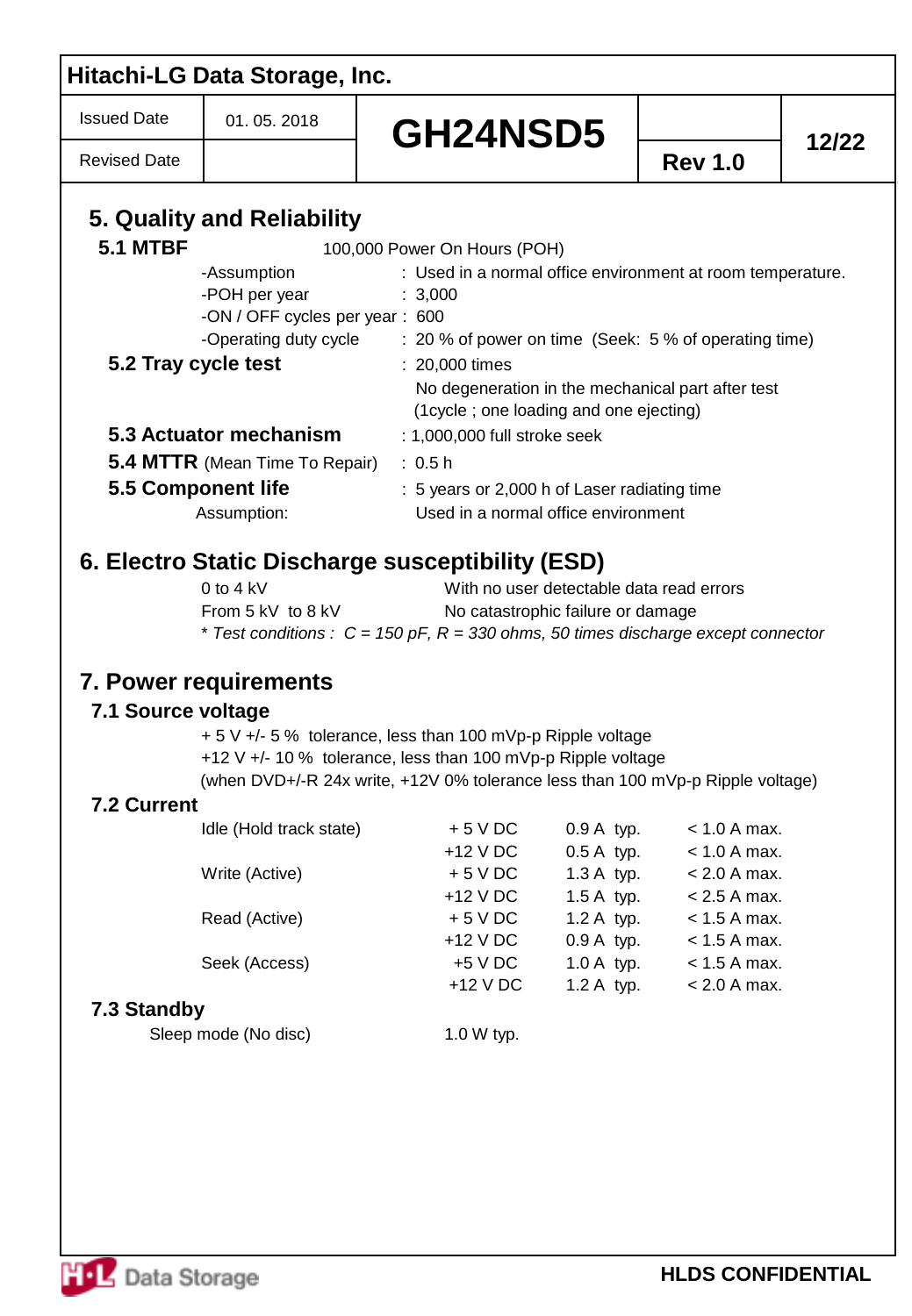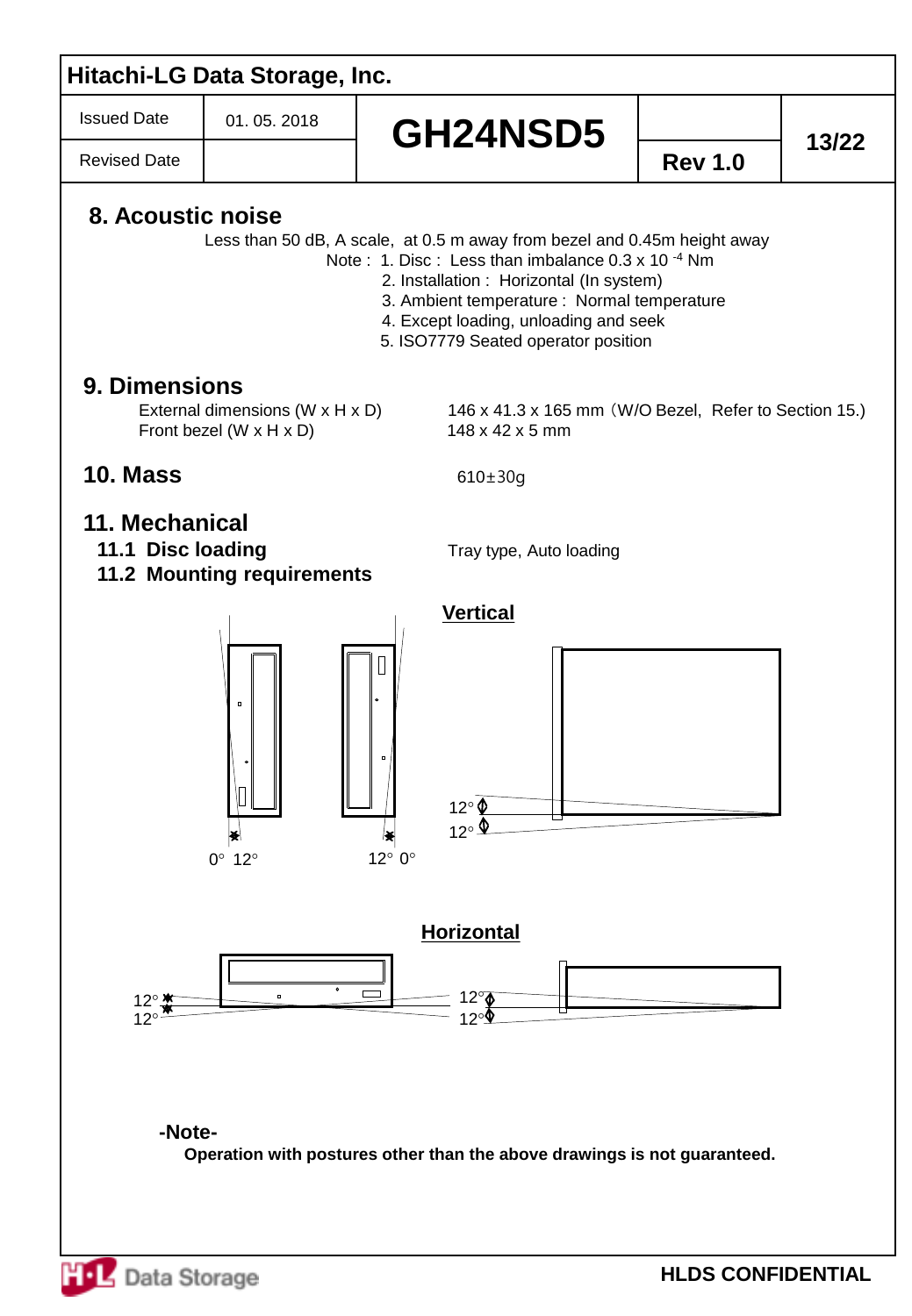Issued Date

Revised Date

01. 05. 2018

# GH24NSD5 **14/22**

## **12. Front Design of Front side 12.1 Front side (Front Design)**



## **13. Controls and Functions**

## **13.1 Front side**

Front design (Logo, color, material, etc.)



## **13.2 Rear side**



#### **< Rear view >**



**HLDS CONFIDENTIAL**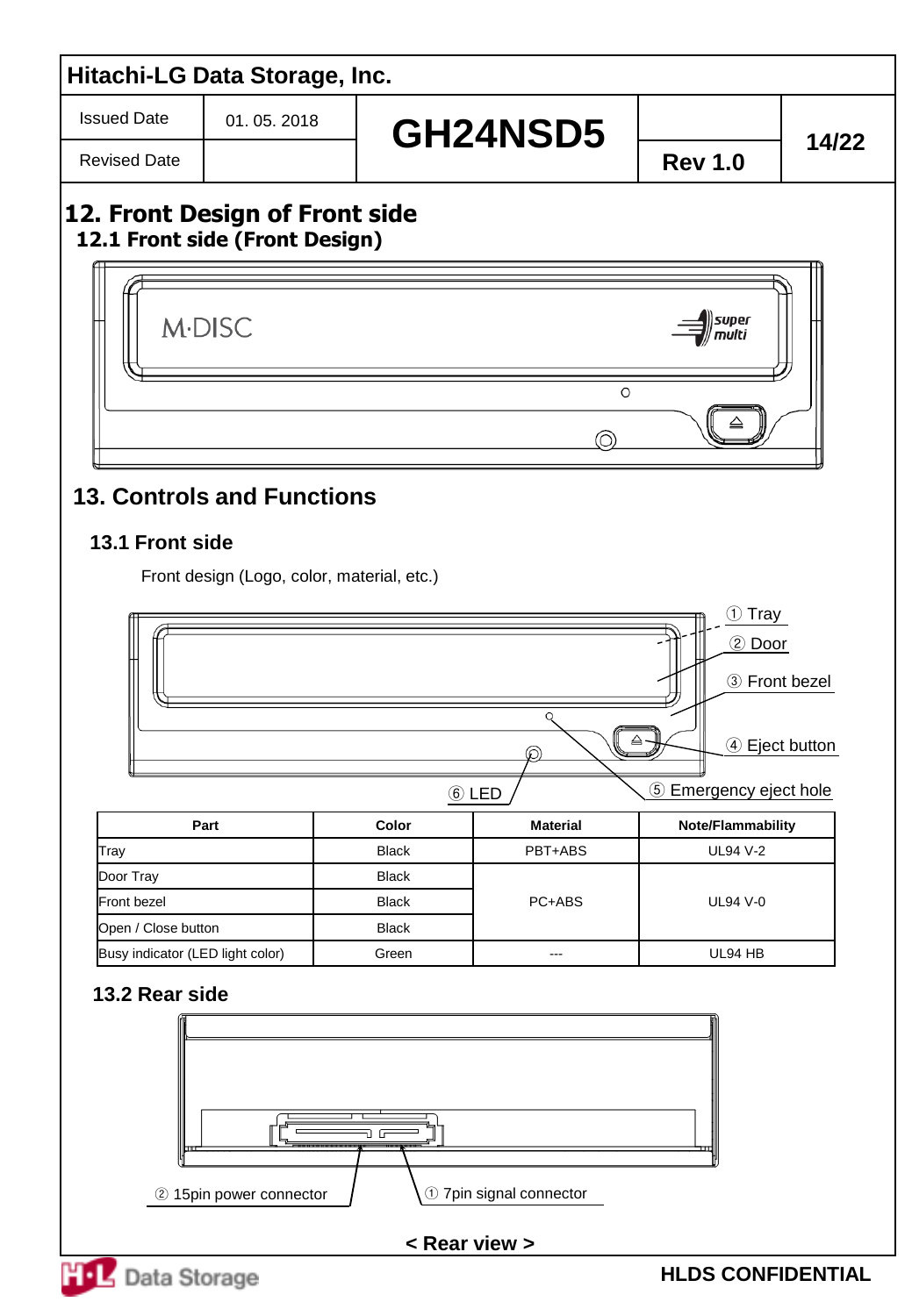Issued Date

Revised Date

# **GH24NSD5**  $\begin{array}{|c|c|c|c|c|}\n\hline\n\text{--} & \text{15/22}\n\end{array}$

## **14. Connector Pin define**

SATA Drive consist of two connector . First , Power connector supply 5V and 12V Power . 3.3V was not supplied .

Second , Signal Connector has 2 pairs .

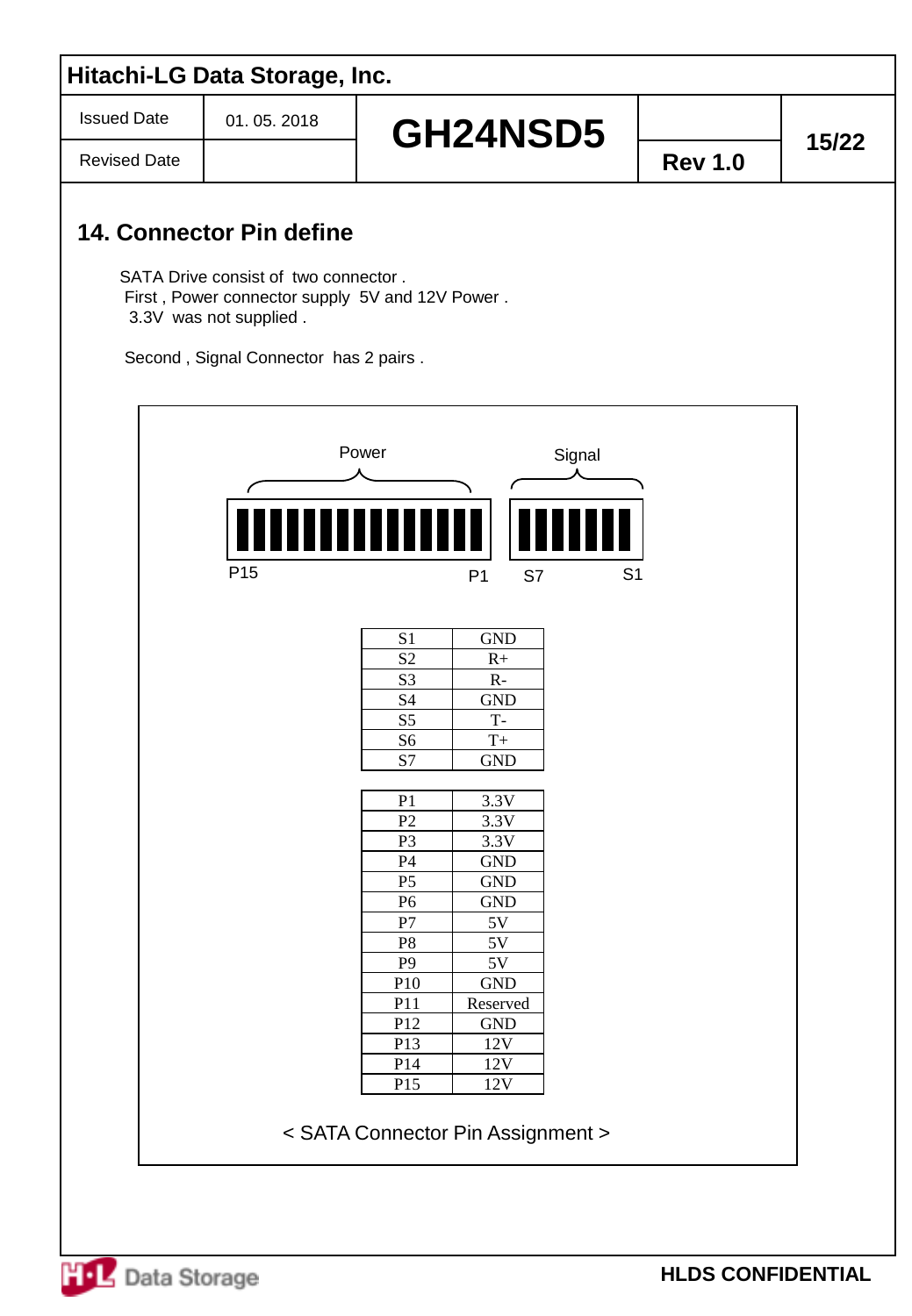

**HLDS CONFIDENTIAL**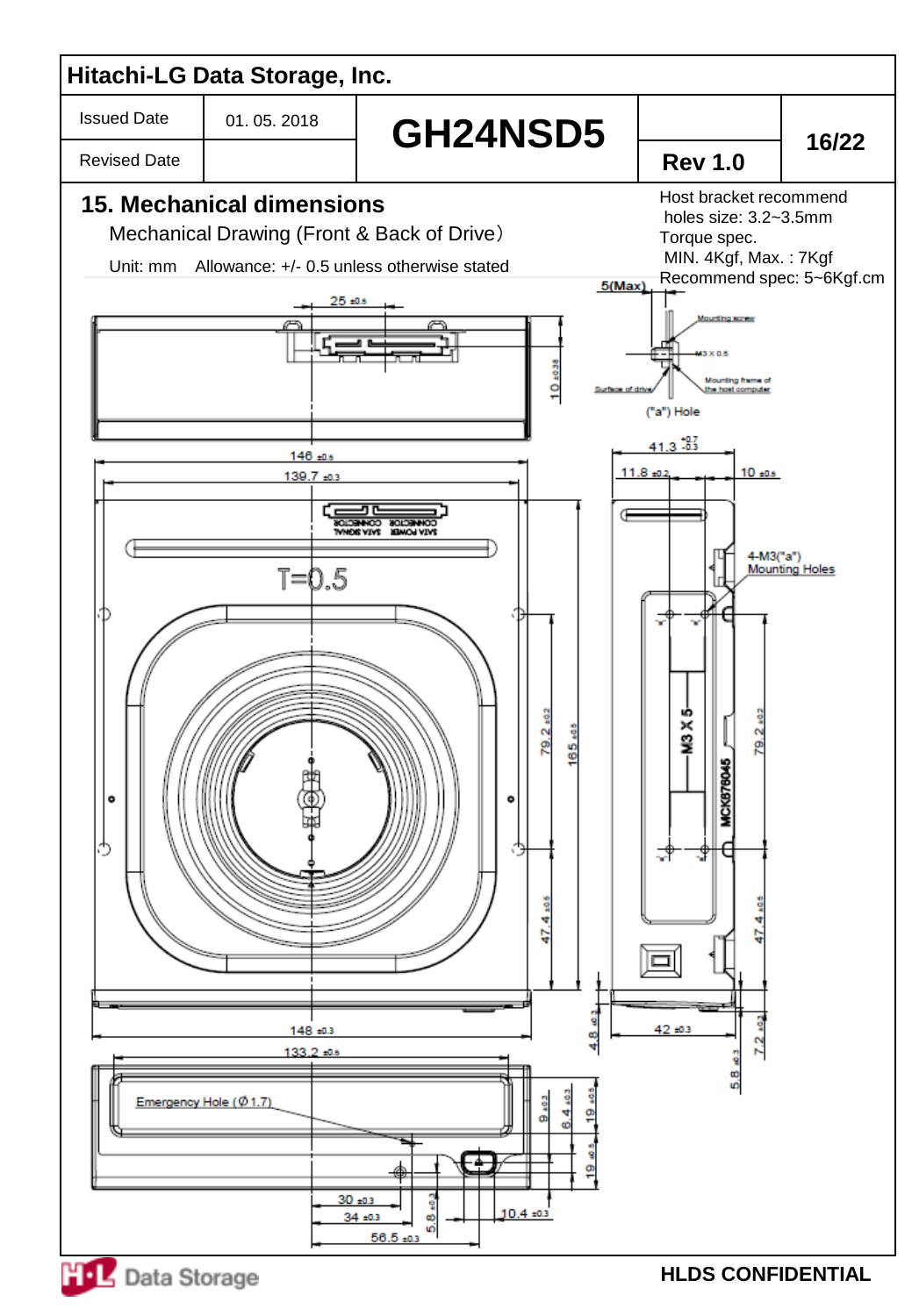|                          | Hitachi-LG Data Storage, Inc.                                                                                                                                                                                                                                                                                                                                                                                                                                                                                                                             |                                                                                                                                                                                                                                                                                                        |                                                                                                                                                                                                                                                                                        |       |
|--------------------------|-----------------------------------------------------------------------------------------------------------------------------------------------------------------------------------------------------------------------------------------------------------------------------------------------------------------------------------------------------------------------------------------------------------------------------------------------------------------------------------------------------------------------------------------------------------|--------------------------------------------------------------------------------------------------------------------------------------------------------------------------------------------------------------------------------------------------------------------------------------------------------|----------------------------------------------------------------------------------------------------------------------------------------------------------------------------------------------------------------------------------------------------------------------------------------|-------|
| <b>Issued Date</b>       | 01.05.2018                                                                                                                                                                                                                                                                                                                                                                                                                                                                                                                                                | GH24NSD5                                                                                                                                                                                                                                                                                               |                                                                                                                                                                                                                                                                                        | 17/22 |
| <b>Revised Date</b>      |                                                                                                                                                                                                                                                                                                                                                                                                                                                                                                                                                           |                                                                                                                                                                                                                                                                                                        | <b>Rev 1.0</b>                                                                                                                                                                                                                                                                         |       |
|                          | <b>16. Supported Command List</b>                                                                                                                                                                                                                                                                                                                                                                                                                                                                                                                         |                                                                                                                                                                                                                                                                                                        |                                                                                                                                                                                                                                                                                        |       |
| <b>16.1 ATA Commands</b> |                                                                                                                                                                                                                                                                                                                                                                                                                                                                                                                                                           |                                                                                                                                                                                                                                                                                                        |                                                                                                                                                                                                                                                                                        |       |
|                          | $<$ Command $>$<br>(1) ATAPI Packet Command<br>(2) ATAPI Soft Reset<br>(3) Check Power Mode<br>(4) Execute Drive Diagnostics<br>(5) Flush Cache<br>(6) Identify Packet Device<br>(7) Idle Immediate<br>(8) Set Features<br>(9) Sleep<br>(10) Standby Immediate                                                                                                                                                                                                                                                                                            |                                                                                                                                                                                                                                                                                                        | $<$ Code $>$<br>A0h<br>08h<br>E5h<br>90h<br>E7h<br>A1h<br>E <sub>1</sub> h<br>EFh<br>E6h<br>E <sub>0</sub> h                                                                                                                                                                           |       |
|                          | <b>16.2 ATAPI Packet Commands</b>                                                                                                                                                                                                                                                                                                                                                                                                                                                                                                                         |                                                                                                                                                                                                                                                                                                        |                                                                                                                                                                                                                                                                                        |       |
|                          | < Command ><br>$(1)$ BLANK<br>(3) FORMAT UNIT<br>(4) GET CONFIGURATION<br>(6) GET PERFORMANCE<br>(7) INQUIRY<br>(8) MECHANISM STATUS<br>$(9)$ MODE SELECT $(10)$<br>(10) MODE SENSE (10)<br>(12) READ (10)<br>(13) READ (12)<br>(14) READ BUFFER<br>(16) READ CAPACITY<br>(17) READ CD<br>(18) READ CD MSF<br>(20) READ DVD STRUCTURE<br>(22) READ HEADER<br>(23) READ SUB-CHANNEL<br>(24) READ TOC/PMA/ATIP<br>(26) REPORT KEY<br>(27) REQUEST SENSE<br>(29) REZERO UNIT<br>(30) SEEK<br>(31) SEND CUE SHEET<br>(32) SEND DVD STRUCTURE<br>(33) SEND KEY | (2) CLOSE TRACK/RZONE/SESSION/BORDER<br>(5) GET EVENT STATUS NOTIFICATION<br>(11) PREVENT ALLOW MEDIUM REMOVAL<br>(15) READ BUFFER CAPACITY<br>(19) READ DISC INFORMATION<br>(21) READ FORMAT CAPACITIES<br>(25) READ TRACK/RZONE INFORMATION<br>(28) RESERVE TRACK/RZONE<br>(34) SEND OPC INFORMATION | $<$ Code $>$<br>A1h<br>5Bh<br>04h<br>46h<br>4Ah<br><b>ACh</b><br>12h<br><b>BDh</b><br>55h<br>5Ah<br>1Eh<br>28h<br>A8h<br>3Ch<br>5Ch<br>25h<br><b>BEh</b><br>B9h<br>51h<br>ADh<br>23h<br>44h<br>42h<br>43h<br>52h<br>A4h<br>03h<br>53h<br>01h<br>2Bh<br>5Dh<br><b>BFh</b><br>A3h<br>54h |       |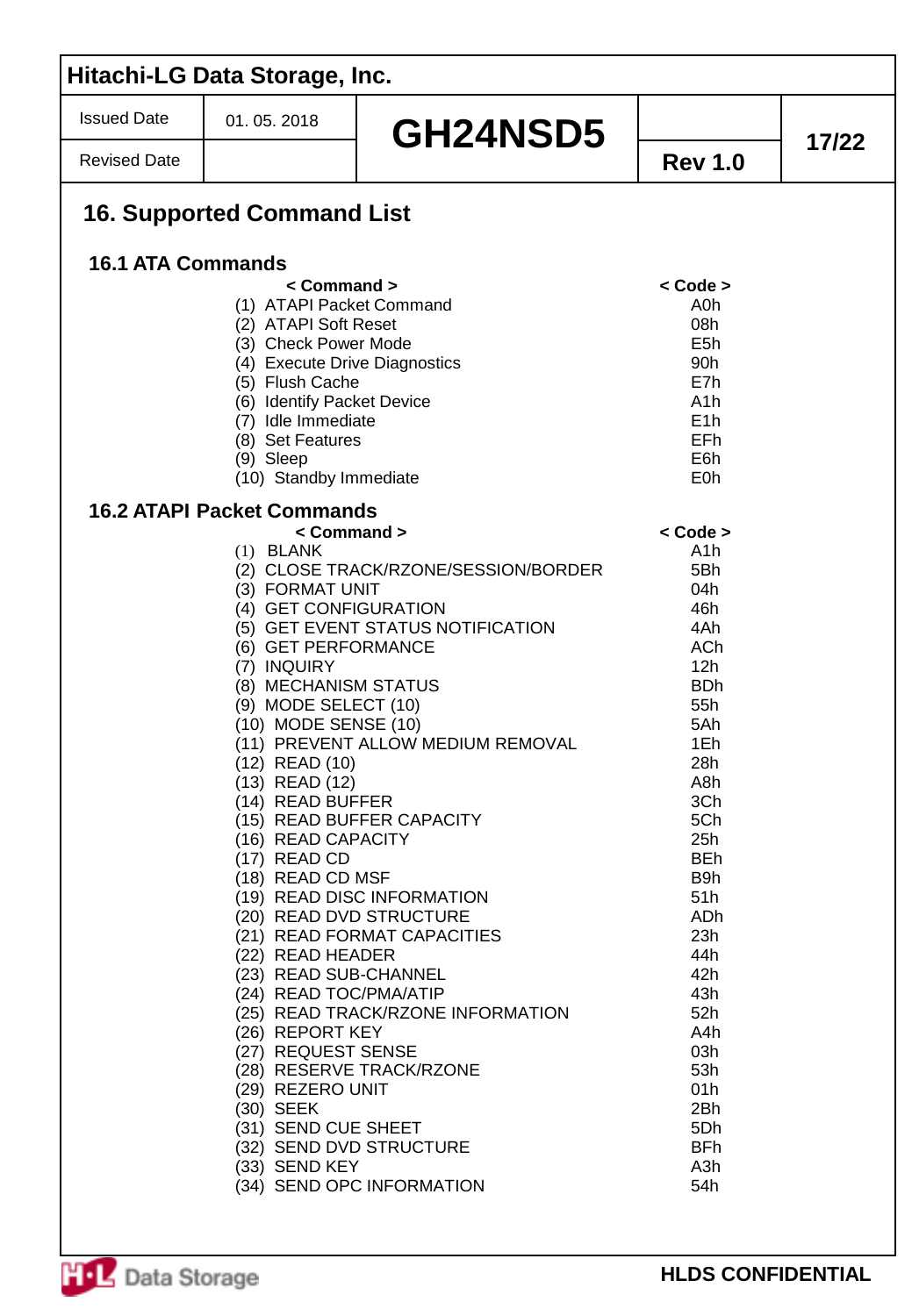| Hitachi-LG Data Storage, Inc. |                                                                                                                                                                                                                                                                             |          |                                                                                              |       |  |  |  |
|-------------------------------|-----------------------------------------------------------------------------------------------------------------------------------------------------------------------------------------------------------------------------------------------------------------------------|----------|----------------------------------------------------------------------------------------------|-------|--|--|--|
| <b>Issued Date</b>            | 01.05.2018                                                                                                                                                                                                                                                                  | GH24NSD5 |                                                                                              |       |  |  |  |
| <b>Revised Date</b>           |                                                                                                                                                                                                                                                                             |          | <b>Rev 1.0</b>                                                                               | 18/22 |  |  |  |
|                               | $\leq$ Command $\geq$<br>(35) SET CD SPEED<br>(36) SET READ AHEAD<br>(37) SET STREAMING<br>(38) START/ STOP UNIT<br>(39) SYNCHRONIZE CACHE<br>(40) TEST UNIT READY<br>(41) VERIFY(10)<br>(42) WRITE(10)<br>(43) WRITE(12)<br>(44) WRITE AND VERIFY(10)<br>(45) WRITE BUFFER |          | < Code ><br><b>BBh</b><br>A7h<br>B6h<br>1Bh<br>35h<br>00h<br>2Fh<br>2Ah<br>AAh<br>2Eh<br>3Bh |       |  |  |  |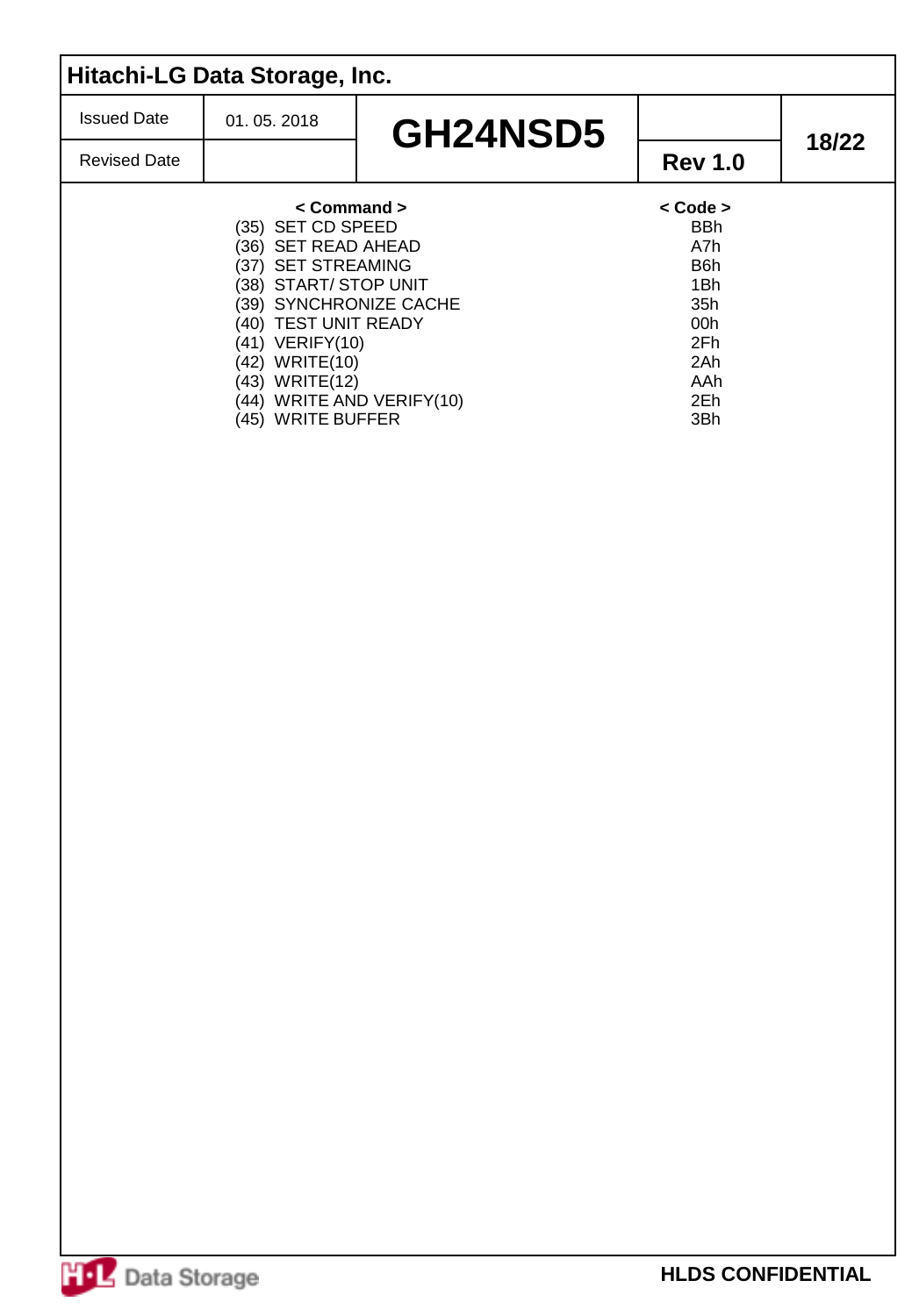| <b>Issued Date</b><br><b>Revised Date</b>                 | 01.05.2018                                                                                                                                                                                                                            | GH24NSD5                                                                                                                                                                                                                                                                                                                                                                                                                                                                                                                                                                                                  | <b>Rev 1.0</b> |       |
|-----------------------------------------------------------|---------------------------------------------------------------------------------------------------------------------------------------------------------------------------------------------------------------------------------------|-----------------------------------------------------------------------------------------------------------------------------------------------------------------------------------------------------------------------------------------------------------------------------------------------------------------------------------------------------------------------------------------------------------------------------------------------------------------------------------------------------------------------------------------------------------------------------------------------------------|----------------|-------|
|                                                           |                                                                                                                                                                                                                                       |                                                                                                                                                                                                                                                                                                                                                                                                                                                                                                                                                                                                           |                | 19/22 |
| 17.1 Safety<br><b>17.2 EMC / EMI</b><br>17.3 Laser safety | 17. Regulations and Standards<br>UL:<br>CSA:<br>TÜV:<br>SEMKO:<br>FCC Part15 Class B<br>CE Marking,<br><b>RCM</b><br>Taiwan EMC (BSMI)<br><b>VCCI</b><br><b>18.1 Operating System</b><br>Windows Vista™(X86,X64)<br>Windows 7 x86/x64 | The product will satisfy the safety standards outlined below.<br>UL 60950-1 Second Edition<br>CSA C22.2 No. 60950-1-07<br>EN 60950-1 / EN60825-1<br>EN 60950-1 / EN60825-1<br>The product complies with applicable technical requirements as specified below<br>The product will satisfy all the requirements for the laser specified below.<br>Class 1 laser product comply with DHHS rules 21 CFR Subchapter J<br>Class 1 laser product to EN60825-1 / IEC 60825-1<br>18. Supporting Operating System & Application Software<br>Windows XP (Home/Professional/Media Center Edition) with SP2 or higher, |                |       |
|                                                           | Windows 8 x86/x64<br><b>Windows 8.1 x86/x64</b>                                                                                                                                                                                       |                                                                                                                                                                                                                                                                                                                                                                                                                                                                                                                                                                                                           |                |       |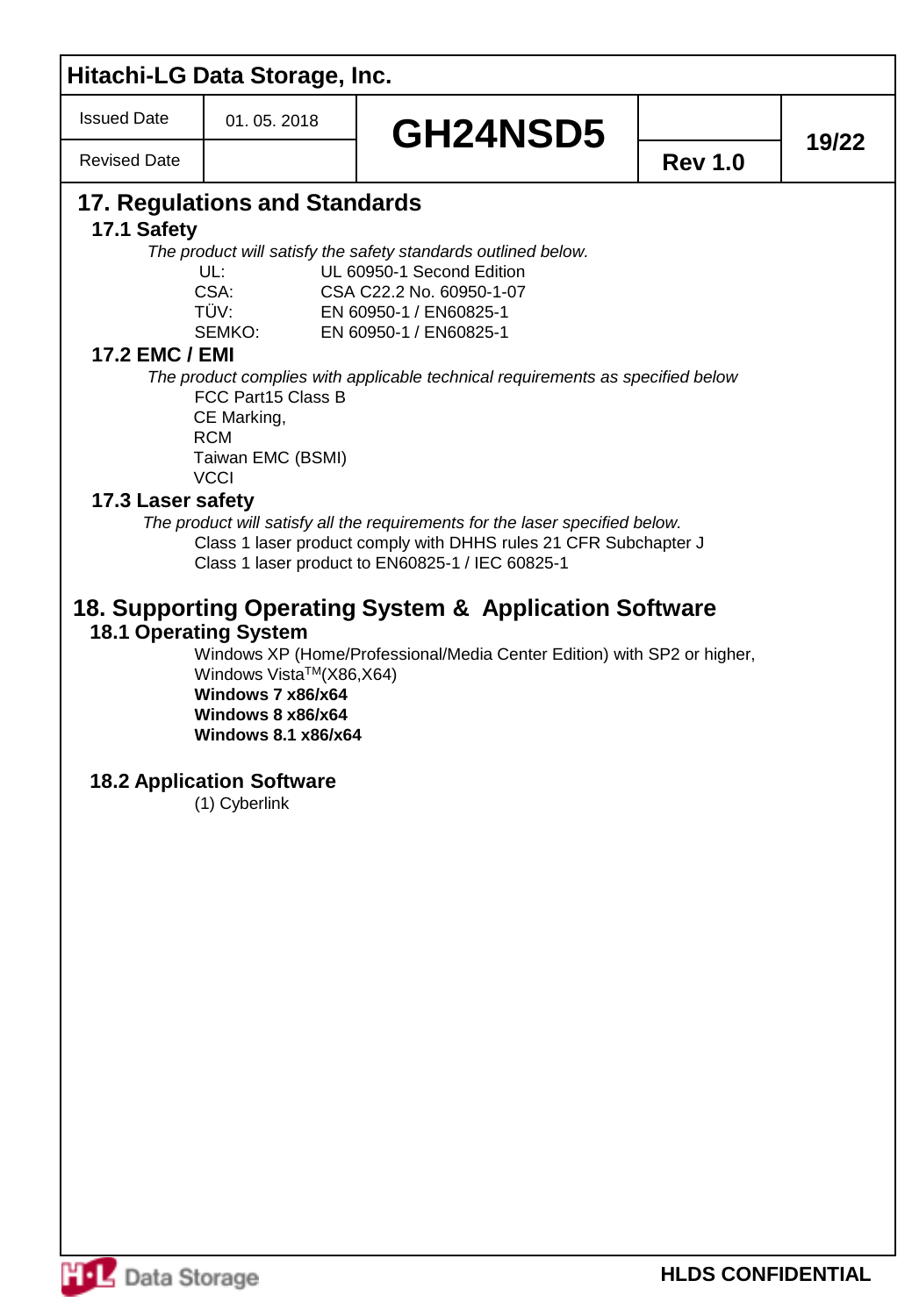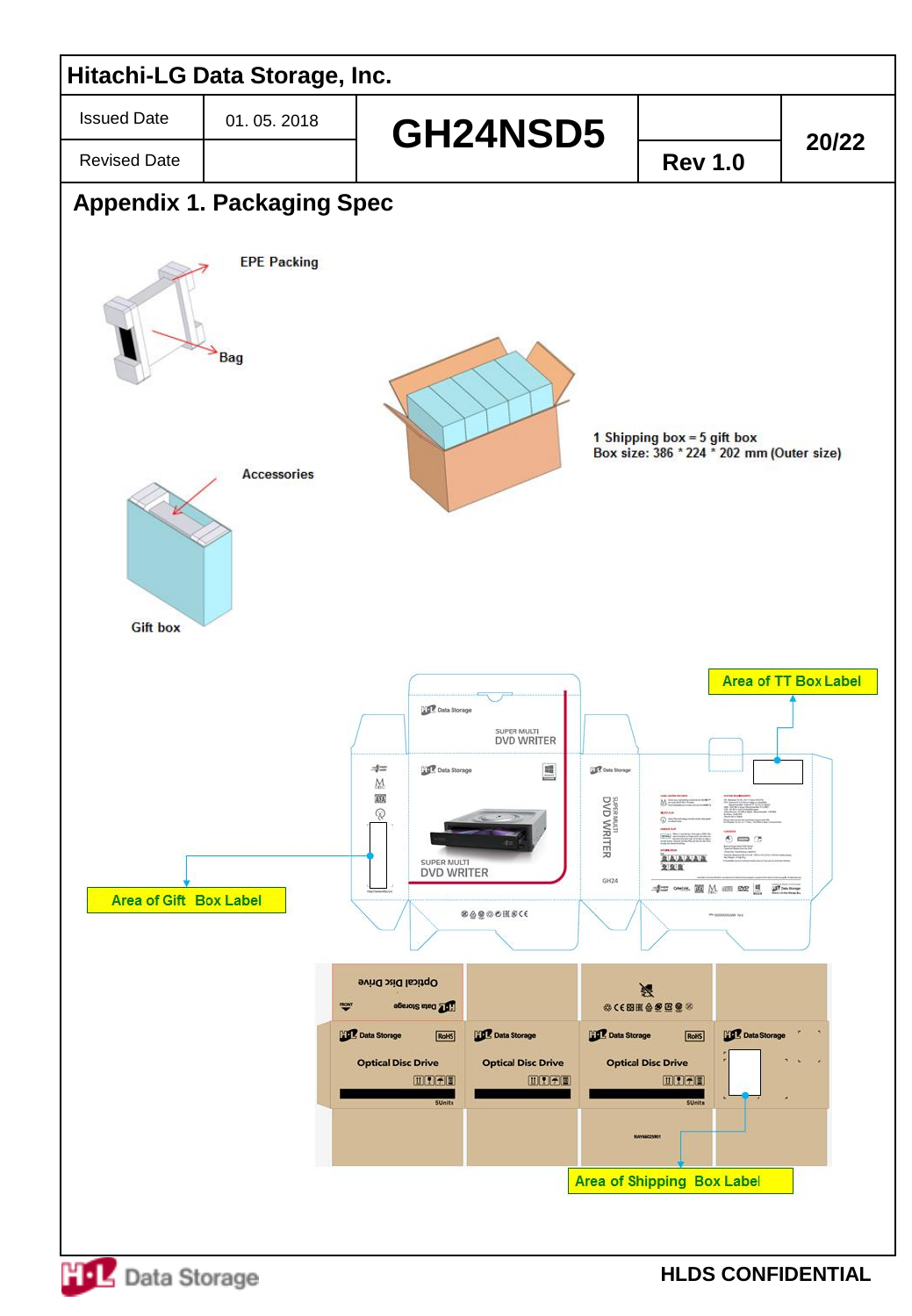

**HOL** Data Storage